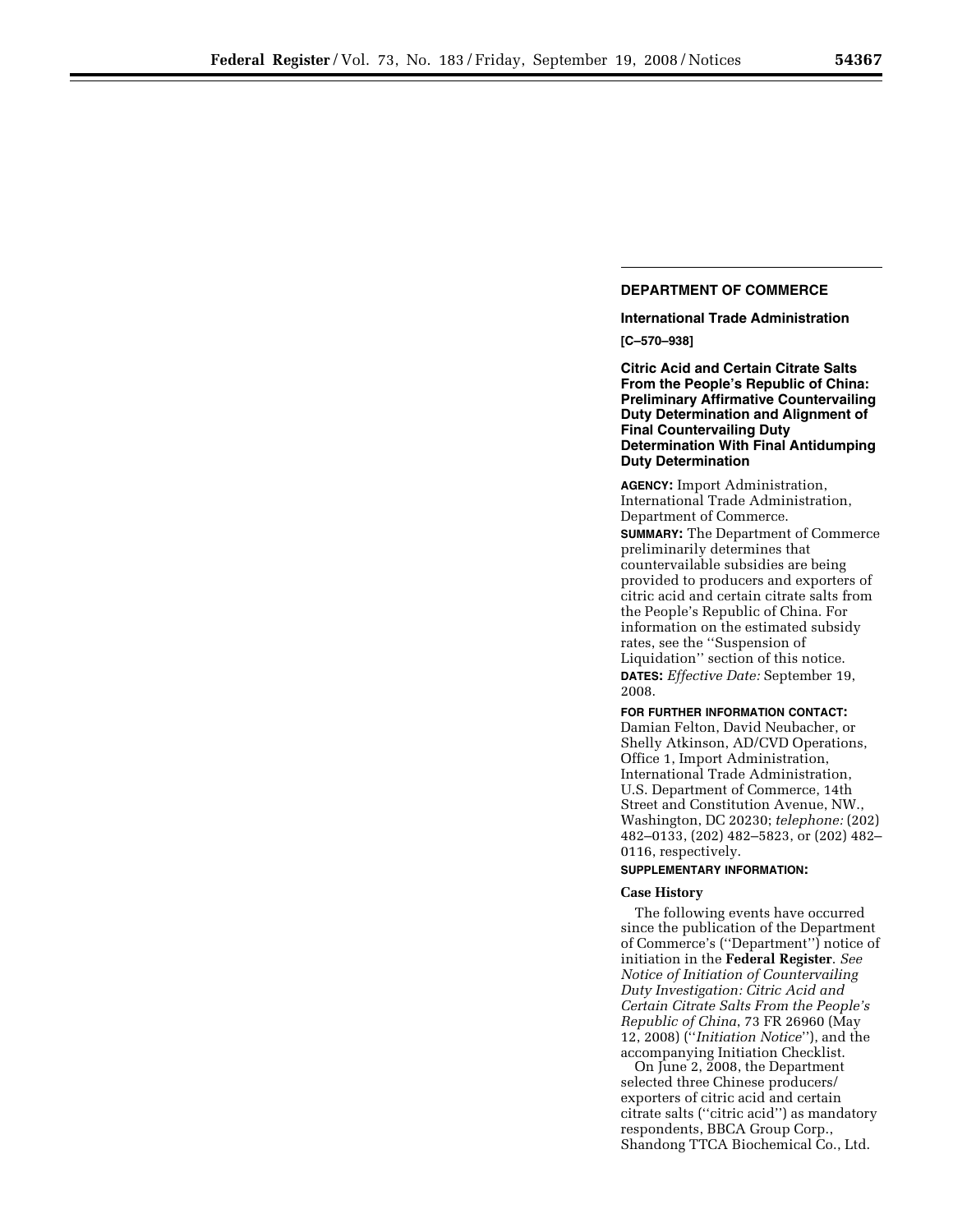(''TTCA''), and Yixing Union Biochemical Co., Ltd. (''Yixing Union''). *See* Memorandum to Stephen J. Claeys, Deputy Assistant Secretary for Import Administration, ''Respondent Selection'' (June 2, 2008). This memorandum is on file in the Department's Central Records Unit in Room 1117 of the main Department building (''CRU''). Subsequently, on June 4, 2008, the Department issued a correction to the respondent selection memorandum, naming Anhui BBCA Biochemical Co., Ltd. (''Anhui BBCA'') as a mandatory respondent, and not BBCA Group Corp. *See* Memorandum to the File from Scott Holland, ''Correction to Respondent Selection Memorandum—Selection of Anhui BBCA Biochemical Co., Ltd.'' (June 4, 2008). On June 9, 2008, we issued the countervailing duty (''CVD'') questionnaires (''CVD questionnaire'') to the Government of the People's Republic of China (''GOC''), Anhui BBCA, TTCA, and Yixing Union.

On June 11, 2008, the International Trade Commission (''ITC'') issued its affirmative preliminary determination that there is a reasonable indication that an industry in the United States is threatened with material injury by reason of allegedly subsidized imports of citric acid from Canada and the People's Republic of China (''PRC''). *See Citric Acid and Certain Citrate Salts from Canada and China; Determinations*, Investigation Nos. 701– TA–456 and 731–TA–1151–1152, 73 FR 33115 (June 11, 2008).

On June 13, 2008, the Department postponed the preliminary determination of this investigation until September 12, 2008. *See Citric Acid and Certain Citrate Salts from the People's Republic of China: Notice of Postponement of Preliminary Determination in the Countervailing Duty Investigation*, 73 FR 33805 (June 13, 2008).

On July 16, 2008, we were notified by counsel for Anhui BBCA that the company would not be participating in the investigation.

We received responses to our questionnaire from the GOC, TTCA and Yixing Union on July 23, 2008. *See* the GOC's Original Questionnaire Response (July 23, 2008) (''GQR''); TTCA's Original Questionnaire Response (July 23, 2008) (''TQR''); and Yixing Union's Original Questionnaire Response (July 23, 2008) (''YQR''). We sent supplemental questionnaires on the following dates: August 1, 2008 (TTCA and Yixing Union); August 7, 2008 (TTCA); August 11, 2008 (Yixing Union); August 13 and 18, 2008 (GOC); and September 4, 2008 (GOC). We

received responses to these supplemental questionnaires as follows: TTCA's First Supplemental Response (August 6, 2008) (''T1SR''); TTCA's Second Supplemental Response (August 27, 2008) (''T2SR (8/27)''); TTCA's Second Supplemental Response (August 28, 2008); Yixing Union's First Supplemental Response (August 7, 2008); Yixing Union's Second Supplemental Response (September 2, 2008) (''Y2SR''); GOC's First Supplemental Response (August 27, 2007) (''G1SR (8/27)''); GOC's First Supplemental Response (September 2, 2008) (''G1SR (9/2)''); GOC's Second Supplemental Response (September 2, 2008) (''G2SR (9/2)''); GOC's Second Supplemental Response (September 5, 2008) (''G2SR (9/5)''); GOC's Third Supplemental Response (September 9, 2008); and TTCA's Additional Translations of T1SR (8/27) (September 10, 2008).

On August 1, 2008, Archer Daniels Midland Company, Cargill, Incorporated, and Tate & Lyle America, Inc. (collectively, ''Petitioners'') requested that the Department extend the deadline for the submission of new subsidy allegations beyond the August 4, 2008, deadline established by the Department's regulations. *See* 19 CFR 351.301(d)(4)(i)(A). The Department granted the request and Petitioners submitted new subsidy allegations on August 8, 2008. The GOC and Yixing Union submitted comments on Petitioners' new subsidy allegations on August 18, 2008. We met with the GOC and Petitioners regarding the new subsidy allegations on August 22, 2008, and August 28, 2008, respectively.

On September 12, 2008, the Department determined to investigate certain of the newly alleged subsidies, specifically those relating to the Provision of TTCA's Plant and Equipment for Less Than Adequate Remuneration (''LTAR''); Provision of Land to SOEs for LTAR; Provision of Land in the YEDZ for LTAR; Provision of Land-use Fees in Jiangsu Province for LTAR; Provision of Land in the Anqiu City Economic Development Zone for LTAR; Administration Fee Exemption in Anqiu City; Exemption of Water and Sewage Fees in Anqiu City; Tax Grants, Rebates and Credits in the Yixing Economic Development Zone (''YEDZ''); Provision of Water in the YEDZ for LTAR; Provision of Electricity in the YEDZ for LTAR; Provision of Construction Services in the YEDZ for LTAR; Administration Fee Exemption in the YEDZ; and Grants to FIEs for Projects in the YEDZ. *See* Memorandum to Susan Kuhbach, Director, AD/CVD Operations, Office 1, ''New Subsidy

Allegations'' (September 12, 2008). Questions regarding these newly alleged subsidies will be sent to the GOC and the respondent companies after this preliminary determination is issued.

On September 2, 2008, Petitioners requested that the final determination of this CVD investigation be aligned with the final determination in the companion antidumping duty (''AD'') investigation in accordance with section 705(a)(1) of the Tariff Act of 1930, as amended (the ''Act'').

The GOC filed comments in advance of the preliminary determination on September 3, 2008 (''GOC Pre-Prelim Comments''). Petitioners provided comments on September 10, 2008, regarding certain issues in the GOC Pre-Prelim Comments.

On September 5, 2008, Petitioners submitted comments regarding the rate to be assigned to BBCA and the allothers rate (''Petitioners Comments on Anhui BBCA and the All-Others Rate''). The GOC responded to Petitioners' comments on September 9, 2008 (''GOC's Response to Petitioners'' Comments on Anhui BBCA and the All-Others Rate''). We address Petitioners' comments and the GOC's response below.

### **Scope Comments**

In accordance with the preamble to the Department's regulations, we set aside a period of time in our *Initiation Notice* for parties to raise issues regarding product coverage, and encouraged all parties to submit comments within 20 calendar days of publication of that notice. *See Antidumping Duties; Countervailing Duties*, 62 FR 27296, 27323 (May 19, 1997), and *Initiation Notice*, 72 FR at 62210.

Timely comments were filed concerning the scope of the AD and CVD investigations of citric acid from Canada and the PRC on May 23, 2008, by Chemrom Inc., and by L. Perrigo Company on June 3, 2008. Petitioners responded to these comments on June 16, 2008.

On August 6, 2008, the Department issued a memorandum to the file regarding Petitioners' proposed amendments to the scope of the investigations. In response, on August 11, 2008, L. Perrigo Company and Petitioners' submitted comments to provide clarification of the term ''unrefined'' calcium citrate. We have analyzed the comments of the interested parties regarding the scope of this investigation. *See* Memorandum to Stephen J. Claeys, Deputy Assistant Secretary for Import Administration, re: Antidumping Duty Investigation of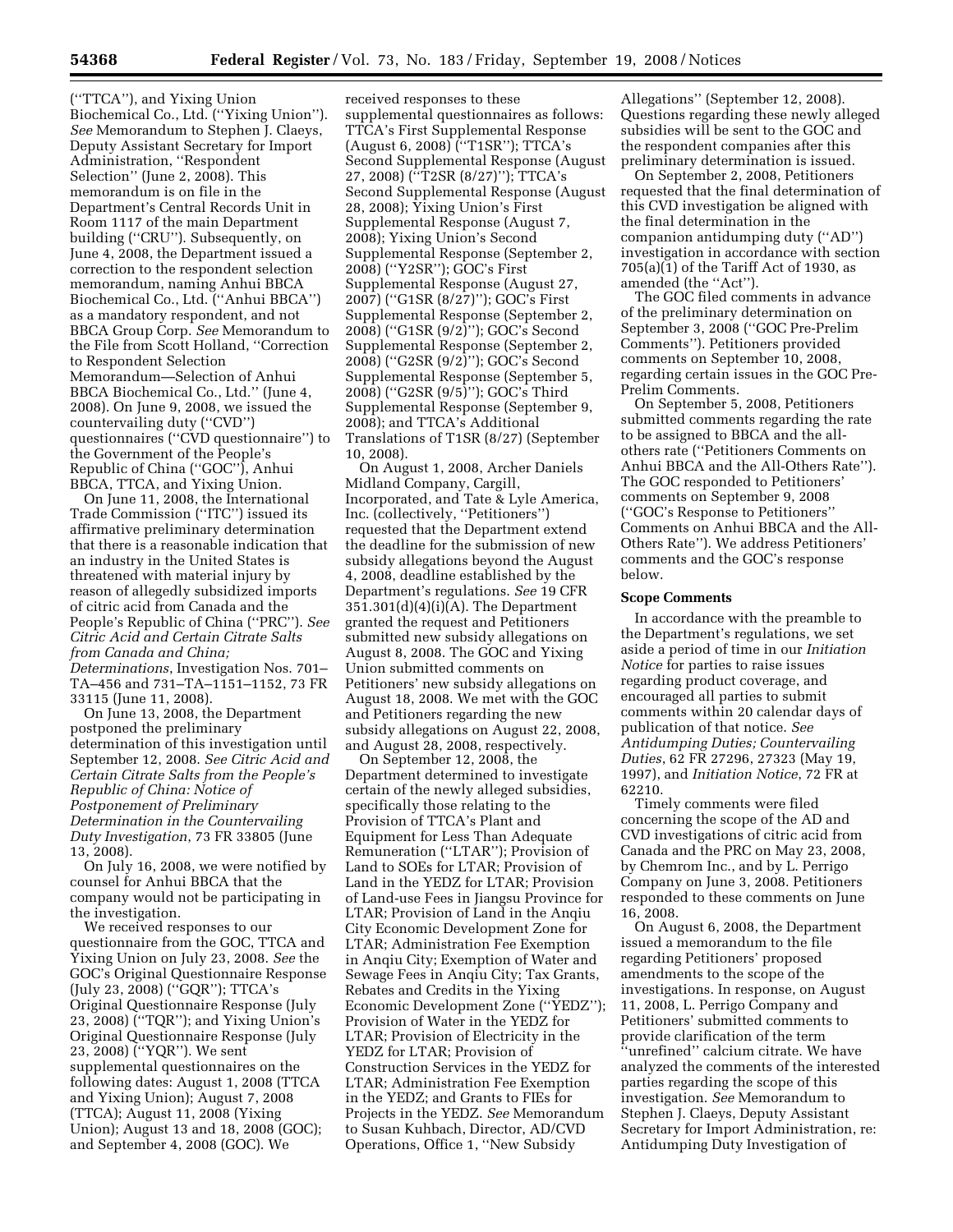Citric Acid and Certain Citrate Salts from Canada and the People's Republic of China (PRC), and CVD Investigation of Citric Acid and Certain Citrates Salts from the PRC, ''Whether to Amend the Scope of these Investigations to Exclude Monosodium Citrate and to Further Define the Product Referred to as 'Unrefined Calcium Citrate''' (September 10, 2008). Our position on these comments is reflected in the ''Scope of the Investigation'' section below.

### **Scope of the Investigation**

The scope of this investigation includes all grades and granulation sizes of citric acid, sodium citrate, and potassium citrate in their unblended forms, whether dry or in solution, and regardless of packaging type. The scope also includes blends of citric acid, sodium citrate, and potassium citrate; as well as blends with other ingredients, such as sugar, where the unblended form(s) of citric acid, sodium citrate, and potassium citrate constitute 40 percent or more, by weight, of the blend. The scope of this investigation also includes all forms of crude calcium citrate, including dicalcium citrate monohydrate, and tricalcium citrate tetrahydrate, which are intermediate products in the production of citric acid, sodium citrate, and potassium citrate. The scope of this investigation does not include calcium citrate that satisfies the standards set forth in the United States Pharmacopeia and has been mixed with a functional excipient, such as dextrose or starch, where the excipient constitutes at least 2 percent, by weight, of the product. The scope of this investigation includes the hydrous and anhydrous forms of citric acid, the dihydrate and anhydrous forms of sodium citrate, otherwise known as citric acid sodium salt, and the monohydrate and monopotassium forms of potassium citrate. Sodium citrate also includes both trisodium citrate and monosodium citrate, which are also known as citric acid trisodium salt and citric acid monosodium salt, respectively. Citric acid and sodium citrate are classifiable under 2918.14.0000 and 2918.15.1000 of the Harmonized Tariff Schedule of the United States (HTSUS), respectively. Potassium citrate and crude calcium citrate are classifiable under 2918.15.5000 and 3824.90.9290 of the HTSUS, respectively. Blends that include citric acid, sodium citrate, and potassium citrate are classifiable under 3824.90.9290 of the HTSUS. Although the HTSUS subheadings are provided for convenience and customs purposes,

the written description of the merchandise is dispositive.

# **Alignment of Final Countervailing Duty Determination With Final Antidumping Duty Determination**

On May 12, 2008, the Department initiated the CVD and AD investigations of citric acid from Canada and the PRC. *See Initiation Notice* and *Citric Acid and Certain Citrate Salts from Canada and the People's Republic of China: Initiation of Antidumping Duty Investigations*, 73 FR 27492 (May 13, 2008). The CVD investigation and the AD investigations have the same scope with regard to the merchandise covered.

On September 2, 2008, Petitioners submitted a letter, in accordance with section 705(a)(1) of the Act, requesting alignment of the final CVD determination with the final determination in the companion AD investigations of citric acid from Canada and the PRC. Therefore, in accordance with section 705(a)(1) of the Act and 19 CFR 351.210(b)(4), we are aligning the final CVD determination with the final determination in the companion AD investigations of citric acid from Canada and the PRC. Consequently, the final CVD determination will be issued on the same date as the final AD determinations, which are currently scheduled to be issued no later than January 26, 2009, unless postponed.

### **Period of Investigation**

The period for which we are measuring subsidies, *i.e.*, the period of investigation (''POI''), is January 1, 2007, through December 31, 2007.

# **Application of the Countervailing Duty Law to Imports From the PRC**

On October 25, 2007, the Department published *Coated Free Sheet Paper from the People's Republic of China: Final Affirmative Countervailing Duty Determination*, 72 FR 60645 (October 25, 2007) (''*CFS from the PRC*''), and the accompanying Issues and Decision Memorandum (''CFS Decision Memorandum''). In *CFS from the PRC*, the Department found that given the substantial differences between the Soviet-style economies and the PRC's economy in recent years, the Department's previous decision not to apply the CVD law to these Soviet-style economies does not act as a bar to proceeding with a CVD investigation involving products from the PRC.

*See* CFS Decision Memorandum, at Comment 6. The Department has affirmed its decision to apply the CVD law to the PRC in subsequent final determinations. *See*, *e.g.*, *Circular Welded Carbon Quality Steel Pipe from* 

*the People's Republic of China: Final Affirmative Countervailing Duty Determination and Final Affirmative Determination of Critical Circumstances*, 73 FR 31966 (June 5, 2008) (''*CWP from the PRC*''), and the accompanying Issues and Decision Memorandum (''CWP Decision Memorandum'').

Additionally, for the reasons stated in the CWP Decision Memorandum, we are using the date of December 11, 2001, the date on which the PRC became a member of the World Trade Organization, as the date from which the Department will identify and measure subsidies in the PRC for purposes of this preliminary determination. *See* CWP Decision Memorandum, at Comment 2.

## **Use of Facts Otherwise Available and Adverse Inferences**

Sections 776(a)(1) and (2) of the Act provide that the Department shall apply ''facts otherwise available'' if, *inter alia*, necessary information is not on the record or an interested party or any other person: (A) Withholds information that has been requested; (B) fails to provide information within the deadlines established, or in the form and manner requested by the Department, subject to subsections (c)(1) and (e) of section 782 of the Act; (C) significantly impedes a proceeding; or (D) provides information that cannot be verified as provided by section 782(i) of the Act.

Section 776(b) of the Act further provides that the Department may use an adverse inference in applying the facts otherwise available when a party has failed to cooperate by not acting to the best of its ability to comply with a request for information.

# *Anhui BBCA*

In the instant investigation, Anhui BBCA did not provide the requested information that is necessary to determine a CVD rate for this preliminary determination. Specifically, Anhui BBCA did not respond to the Department's June 9, 2008, CVD questionnaire. On July 16, 2008, we were notified that Anhui BBCA would not participate in the investigation. Thus, in reaching our preliminary determination, pursuant to section  $776(a)(2)(A)$  and  $(C)$  of the Act, we have based the CVD rate for Anhui BBCA on facts otherwise available.

Petitioners argue that we should utilize reliable record evidence to compute a ''non-adverse facts available'' rate for Anhui BBCA, rather than follow the adverse facts available (''AFA'') methodology/approach the Department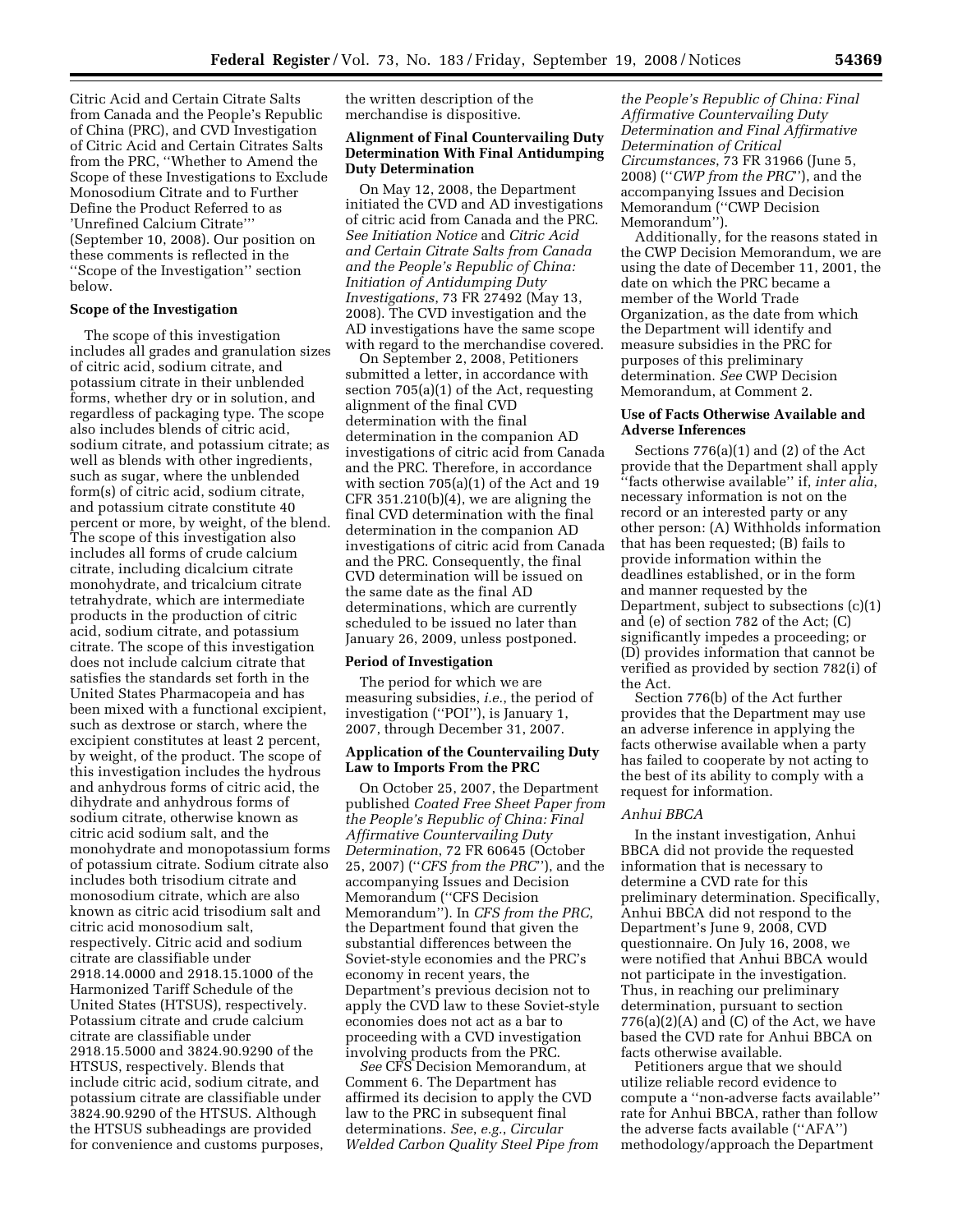developed in recent cases. *See*  Petitioners' Comments on Anhui BBCA and the All-Others Rate, at page 5. Petitioners use record evidence to compute rates for: Certain grants, preferential policy loans, long-term loans provided to uncreditworthy companies, over rebate of VAT and the provision of land for LTAR. *See*  Petitioners' Comments on Anhui BBCA and the All-Others Rate, at pages 7–15.

Alternatively, should the Department calculate a total AFA rate for Anhui BBCA, Petitioners argue that we should not limit the computation to the rates of programs used by the cooperating respondents or from past cases. Petitioners believe that for certain programs, the rates calculated using publicly available information form a better source for facts available than does the information submitted by the cooperating respondents. *See*  Petitioners' Comments on Anhui BBCA and the All-Others Rate, at page 16.

While the GOC agrees with Petitioners that the Department should use neutral (non-adverse) facts available whenever possible, the GOC notes that Petitioners' calculations for the aforementioned subsidy programs rely on highly adverse inferences to compute a supposed nonadverse rate. *See* GOC's Response to Petitioners' Comments on Anhui BBCA and the All-Others Rate, at pages 5 and 6.

For the preliminary determination, we are not computing a ''non-adverse facts available'' rate for Anhui BBCA. Instead, we determine that an adverse inference is warranted, pursuant to section 776(b) of the Act. By failing to submit a response to the Department's initial questionnaire, Anhui BBCA did not cooperate to the best of its ability in this investigation. Accordingly, we find that an adverse inference is warranted to ensure that Anhui BBCA will not obtain a more favorable result than had it fully complied with our request for information.

In deciding which facts to use as AFA, section 776(b) of the Act and 19 CFR  $351.308(c)(1)$  authorize the Department to rely on information derived from: (1) The petition; (2) a final determination in the investigation; (3) any previous review or determination; or (4) any information placed on the record. It is the Department's practice to select, as AFA, the highest calculated rate in any segment of the proceeding. *See*, *e.g.*, *Certain In-shell Roasted Pistachios from the Islamic Republic of Iran: Final Results of Countervailing Duty Administrative Review*, 71 FR 66165 (November 13, 2006), and the accompanying Issues and Decision

Memorandum, at ''Analysis of Programs'' and Comment 1.

The Department's practice when selecting an adverse rate from among the possible sources of information is to ensure that the margin is sufficiently adverse ''as to effectuate the statutory purposes of the adverse facts available rule to induce respondents to provide the Department with complete and accurate information in a timely manner.'' *See Notice of Final Determination of Sales at Less than Fair Value: Static Random Access Memory Semiconductors From Taiwan*, 63 FR 8909, 8932 (February 23, 1998). The Department's practice also ensures ''that the party does not obtain a more favorable result by failing to cooperate than if it had cooperated fully.'' *See*  Statement of Administrative Action (''SAA'') accompanying the Uruguay Round Agreements Act, H. Doc. No. 316, 103d Cong., 2d Session (1994), at page 870. In choosing the appropriate balance between providing a respondent with an incentive to respond accurately and imposing a rate that is reasonably related to the respondent's prior commercial activity, selecting the highest prior margin ''reflects a common sense inference that the highest prior margin is the most probative evidence of current margins, because, if it were not so, the importer, knowing of the rule, would have produced current information showing the margin to be less.'' *See Rhone Poulenc, Inc.* v. *United States*, 899 F.2d 1185, 1190 (Fed. Cir. 1990).

For the preliminary determination, consistent with the Department's recent practice, we are computing a total AFA rate for Anhui BBCA generally using program-specific rates determined for the cooperating respondents or past cases. Specifically, for programs other than those involving income tax exemptions and reductions, we will apply the highest calculated rate for the identical program in this investigation if the responding company used the identical program. If there is no identical program match within the investigation, we will use the highest non-*de minimis* rate calculated for the same or similar program in another China CVD investigation. Absent an above-*de minimis* subsidy rate calculated for the same or similar program, we are applying the highest calculated subsidy rate for any program otherwise listed, which could conceivably be used by Anhui BBCA. *See Circular Welded Austenitic Stainless Pressure Pipe From the People's Republic of China: Preliminary Affirmative Countervailing Duty Determination and Alignment of Final* 

*Countervailing Duty Determination With Final Antidumping Duty Determination*, 73 FR 39657, 39661 (July 10, 2008).

Also, as explained in *Lawn Groomers from the PRC*, where the GOC can demonstrate through complete, verifiable, positive evidence that noncooperative companies (including all their facilities and cross-owned affiliates) are not located in particular provinces whose subsidies are being investigated, the Department does not intend to include those provincial programs in determining the countervailable subsidy rate for the noncooperative companies. *See Certain Tow-Behind Lawn Groomers and Certain Parts Thereof from the People's Republic of China: Initiation of Countervailing Duty Investigation*, 73 FR 42324 (July 21, 2008) (''*Lawn Groomers from the PRC*''), and the accompanying Initiation Checklist. In this investigation, the GOC has provided the business licenses of Anhui BBCA and its parent company, which indicate that these companies are located only in Anhui Province. *See* G2SR (9/2), at Exhibit S2–36. Therefore, we are including the Anhui Province programs in the calculation of Anhui BBCA's rate, but not the other sub-national subsidy programs. In addition, information supplied by Petitioners indicates that all of Anhui BBCA's cross-owned affiliates are either located in Anhui Province or outside the PRC. *See* Petitioners' Comments on Anhui BBCA and the All-Others Rate, at Exhibit 2, page 26. Therefore, we do not reach the issue of attributing subsidies received by these cross-owned affiliates for sub-national subsidy programs, pursuant to 19 CFR 351.525(b)(6)(ii).

For the following ten alleged income tax programs pertaining to either the reduction of the income tax rates or exemption from income tax, we have applied an adverse inference that Anhui BBCA paid no income tax during the POI: (1) "Two Free, Three Half" program, (2) Reduced income tax rates for foreign-investment enterprises based on location, (3) Income tax exemption program for export-oriented foreigninvestment enterprises, (4) Reduced income tax rate for high or new technology enterprises, (5) Reduced income tax rate for technology or knowledge intensive foreign-investment enterprises, (6) Preferential income tax rate for research and development at foreign-investment enterprises, (7) Preferential tax programs for encouraged industries, (8) Preferential tax policies for township enterprises, (9) Local income tax exemption and reduction program for productive foreigninvestment enterprises, and (10)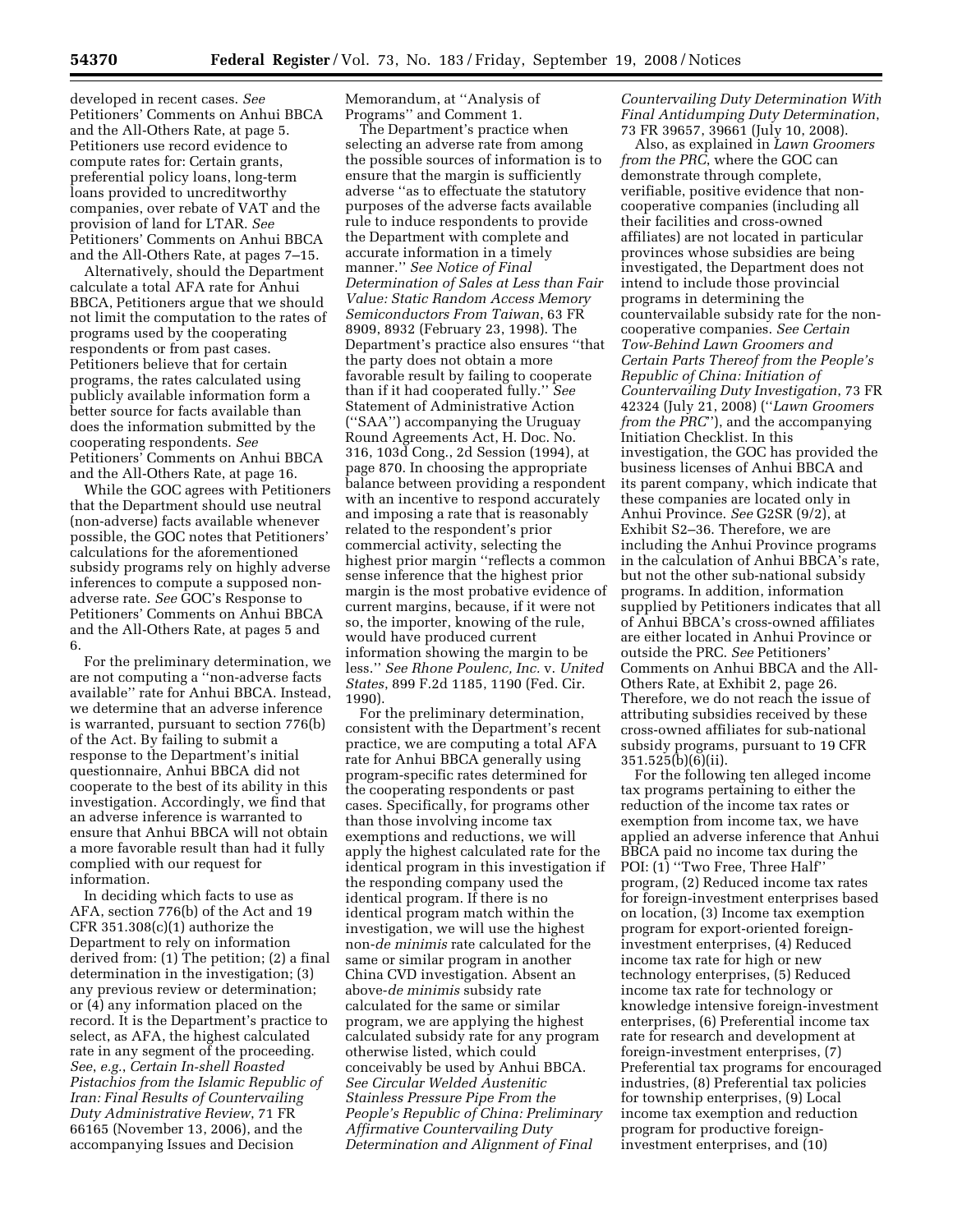Reduced income tax rates for encouraged industries in Anhui Province. The standard income tax rate for corporations in the PRC is 30 percent, plus a 3 percent provincial income tax rate. Therefore, the highest possible benefit for these ten income tax rate programs is 33 percent and we are assigning that rate to these ten programs.

This 33 percent AFA rate does not apply to income tax credit or refund programs. For the ''Income Tax Credits on Purchases of Domestically Produced Equipment,'' program, we have preliminarily determined to use Yixing Union's rate from this investigation, which is 0.11 percent. Neither respondent used the ''Tax benefits to foreign-investment enterprises for certain reinvestment of profits,'' program and the Department has not calculated a rate for this program in any prior investigation. Therefore, we have preliminarily determined to use the highest non-*de minimis* rate for any indirect tax program from a China CVD investigation because there were only *de minimis* rates for income tax credit or refund programs from prior investigations. The rate we selected is 1.51 percent, respondent GE's rate for the ''Value added tax on Tariff Exemptions on Imported Equipment,'' program. *See CFS from the PRC* and CFS Decision Memorandum, at pages 13–14.

For indirect tax and import tariff programs, we have preliminarily determined to use TTCA's rate from this investigation for the ''Value Added Tax Rebate for Purchases by Foreign-Investment Enterprises of Domestically Produced Equipment,'' program (0.23 percent) and Yixing Union's rate for ''Value Added Tax and Duty Exemptions on Imported Equipment,'' program, (0.69 percent).

For loan programs, we have preliminarily determined to use TTCA's rates from this investigation for the following programs: ''National-Government Policy Loan Program,'' (0.01 percent); and ''Other Policy Bank Loans,'' (0.48 percent). Neither respondent used the following programs: ''Discounted Loans for Export-Oriented Industries,'' and ''Funds Provided for the Rationalization of the Citric Acid Industry,'' and the Department has not calculated rates for any of these programs in prior investigations. Therefore, for these two programs, we have preliminarily determined to use the highest non-*de minimis* rate for any loan program from a China CVD investigation, which is 4.11 percent, respondent GE's rate for the ''Government Policy Lending''

program. *See CFS from the PRC* and CFS Decision Memorandum, at page 9–10.

For grant programs, we have preliminarily determined to use Yixing Union's rate from this investigation for the ''Famous Brands'' program (0.03 percent *ad valorem*). Neither respondent used the following programs: ''State Key Technology Program Fund," "National level grants to loss-making state-owned enterprises,'' and ''Provincial level grants to loss-making state-owned enterprises,'' and the Department has not calculated rates for any of these programs in prior investigations. Moreover, all previously calculated rates for grant programs have been *de minimis*. Therefore, for each of these programs, we have preliminarily determined to use the highest calculated subsidy rate for any program otherwise listed, which could conceivably have been used by Anhui BBCA. The rate was 13.36 percent for the ''Government Provision of Land for Less Than Adequate Remuneration,'' program from *Laminated Woven Sacks from the People's Republic of China: Final Affirmative Countervailing Duty Determination and Final Affirmative Determination, in Part, of Critical Circumstances*, 73 FR 35639 (June 24, 2008) (''*LWS from the PRC*'') and the accompanying Issues and Decision Memorandum, at 14–18.

Finally, for the ''Provision of Land for Less than Adequate Remuneration in Anhui Province'' program, we have preliminarily determined to use the highest non-*de minimis* rate for the provision of land from prior determinations (13.36 percent from *LWS from the PRC*).

For further explanation of the derivation of Anhui BBCA's AFA rate, see the Memorandum to the File, ''Adverse Facts Available Rate for Anhui BBCA Biochemical Co., Ltd'' (September 12, 2008) (''Anhui BBCA AFA Calc Memo'').

Section 776(c) of the Act provides that, when the Department relies on secondary information rather than on information obtained in the course of an investigation or review, it shall, to the extent practicable, corroborate that information from independent sources that are reasonably at its disposal. Secondary information is ''information derived from the petition that gave rise to the investigation or review, the final determination concerning the subject merchandise, or any previous review under section 751 concerning the subject merchandise.'' *See e.g.*, SAA, at page 870. The Department considers information to be corroborated if it has probative value. *See id.* To corroborate secondary information, the Department

will, to the extent practicable, examine the reliability and relevance of the information to be used. The SAA emphasizes, however, that the Department need not prove that the selected facts available are the best alternative information. *See* SAA, at page 869.

When the Department applies AFA, to the extent practicable, it will determine whether such information has probative value by evaluating the reliability and relevance of the information used. With regard to the reliability aspect of corroboration, we note that these rates were calculated in prior final CVD determinations. No information has been presented that calls into question the reliability of these calculated rates that we are applying as AFA. Unlike other types of information, such as publicly available data on the national inflation rate of a given country or national average interest rates, there typically are no independent sources for data on company-specific benefits resulting from countervailable subsidy programs.

With respect to the relevance aspect of corroborating the rates selected, the Department will consider information reasonably at its disposal in considering the relevance of information used to calculate a countervailable subsidy benefit. Where circumstances indicate that the information is not appropriate as AFA, the Department will not use it. *See Fresh Cut Flowers from Mexico; Final Results of Antidumping Duty Administrative Review*, 61 FR 6812 (February 22, 1996).

In the absence of record evidence concerning these programs due to Anhui BBCA's decision not to participate in the investigation, the Department has reviewed the information concerning PRC subsidy programs in this and other cases. For those programs for which the Department has found a program-type match, we find that programs of the same type are relevant to the programs of this case. For the programs for which there is no program-type match, the Department has selected the highest calculated subsidy rate for any PRC program from which Anhui BBCA could conceivably receive a benefit to use as AFA. The relevance of this rate is that it is an actual calculated CVD rate for a PRC program from which Anhui BBCA could actually receive a benefit. Due to the lack of participation by Anhui BBCA and the resulting lack of record information concerning these programs, the Department has corroborated the rates it selected to the extent practicable.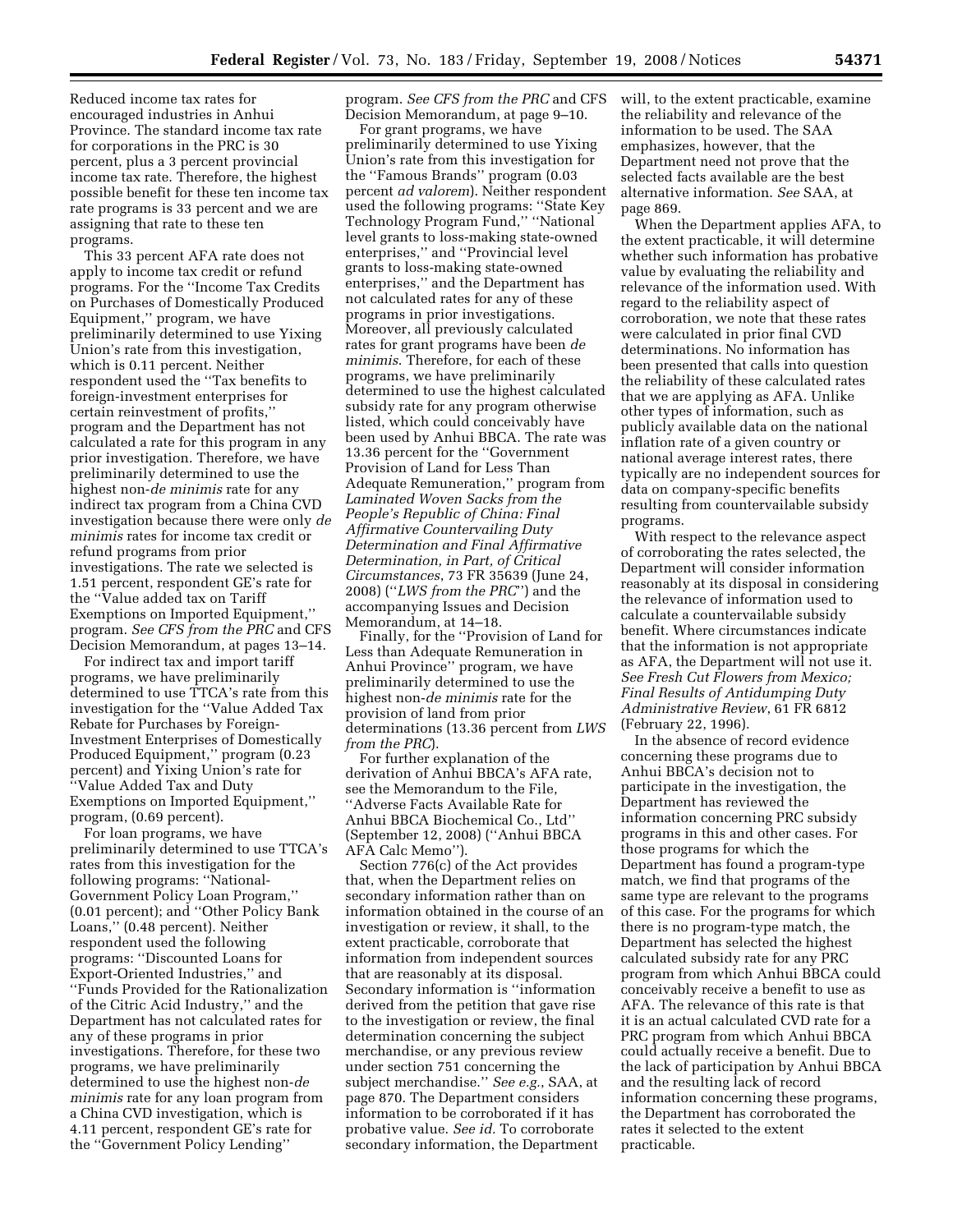On this basis, we preliminarily determine that the AFA countervailable subsidy rate for Anhui BBCA is 97.72 percent *ad valorem*. *See* Anhui BBCA AFA Calc Memo.

# **Subsidies Valuation Information**

## *Allocation Period*

The average useful life (''AUL'') period in this proceeding as described in 19 CFR 351.524(d)(2) is 9.5 years according to the U.S. Internal Revenue Service's 1977 Class Life Asset Depreciation Range System for assets used to manufacture the subject merchandise. Consistent with the Department's practice, we have rounded the 9.5 years up to 10 years for purposes of setting the AUL. *See Polyethylene Terephthalate Film, Sheet, and Strip From India: Preliminary Results and Rescission, in Part, of Countervailing Duty Administrative Review*, 72 FR 43607 (August 6, 2007) (unchanged in final). No party in this proceeding has disputed this allocation period.

## *Attribution of Subsidies*

The Department's regulations at 19 CFR 351.525(b)(6)(i) state that the Department will normally attribute a subsidy to the products produced by the corporation that received the subsidy. However, 19 CFR 351.525(b)(6)(ii) directs that the Department will attribute subsidies received by certain other companies to the combined sales of those companies if (1) crossownership exists between the companies, and (2) the cross-owned companies produce the subject merchandise, are a holding or parent company of the subject company, produce an input that is primarily dedicated to the production of the downstream product, or transfer a subsidy to a cross-owned company. The Court of International Trade (''CIT'') has upheld the Department's authority to attribute subsidies based on whether a company could use or direct the subsidy benefits of another company in essentially the same way it could use its own subsidy benefits. *See Fabrique de Fer de Charleroi* v. *United States*, 166 F. Supp. 2d. 593, 604 (CIT 2001).

According to 19 CFR 351.525(b)(6)(vi), cross-ownership exists between two or more corporations where one corporation can use or direct the individual assets of the other corporation(s) in essentially the same ways it can use its own assets. This regulation states that this standard will normally be met where there is a majority voting interest between two corporations or through common

ownership of two (or more) corporations.

#### *TTCA*

TTCA provided a questionnaire response on behalf of itself and one affiliate (''affiliate A''). *See* TQR. The names and details of TTCA's exact relationship with its affiliates are proprietary and, hence, addressed separately. *See* Preliminary Determination Calculation Memorandum for TTCA Co., Ltd., at page 2 (September 12, 2008) (''TTCA Preliminary Calc Memo''). TTCA reported that none of its affiliates produces subject merchandise, supplies any inputs to TTCA, or received and transferred subsidies to TTCA. *See* TQR, at page 4. Based on the questionnaire response for affiliate A, we preliminarily determine that this company has not received any subsidies. Thus, we are preliminarily excluding affiliate A from the subsidy calculation.

After reviewing TTCA's relationship with its reported affiliates (*i.e.*, comparing the list of common shareholders for the reported affiliates), we requested that TTCA provide a complete questionnaire response for an additional affiliate (''affiliate B''). We received affiliate B's questionnaire response shortly before the deadline for this preliminary determination, and have not been able to fully analyze the response or affiliate B's relationship with TTCA. *See* T2SR (8/27), at Exhibit 8. Consequently, for this preliminary determination, we are limiting our investigation to subsidies received by TTCA, but will continue to examine this issue for the final determination.

#### *Yixing Union*

Yixing Union responded to the Department's questionnaire by providing information on the subsidies it received. In its response, Yixing Union identified Yixing Union Cogeneration Co., Ltd. (''Cogeneration'') as its parent and a supplier of energy. Based on this information, we requested, and Yixing Union provided, a questionnaire response on behalf of Cogeneration.

We preliminarily determine that Yixing Union and Cogeneration are cross-owned within the meaning of 19 CFR 351.525(b)(6)(vi). We further preliminarily determine that the energy supplied by Cogeneration to Yixing Union is not primarily dedicated to the downstream product and, consequently, that any subsidies received by Cogeneration should not be attributed to Yixing Union under 19 CFR 351.525(b)(6)(iv). Instead, because

Cogeneration is the parent of Yixing Union, we are attributing the subsidies received by Cogeneration to Yixing Union pursuant to 19 CFR 351.525(b)(6)(iii).

To calculate the benefit to Yixing Union from subsidies given to Cogeneration, we would normally use the consolidated sales of Cogeneration and its subsidiaries, pursuant to 19 CFR 351.525(b)(6)(iii). However, we do not have consolidated sales information for Cogeneration on the record. Consequently, for the purposes of the preliminary determination, we generally used the total sales of Yixing Union and the total sales of Cogeneration less sales between the two companies. For 2005, we did not have the amount of sales between Yixing Union and Cogeneration. Therefore, we subtracted the 2006 amount for sales between these two companies to arrive at the 2005 ''consolidated'' sales. *See* Preliminary Determination Calculation Memorandum for Yixing Union Biochemical Co., Ltd. (September 12, 2008) (''Yixing Union Preliminary Calc Memo''). We intend to seek consolidated sales information for Cogeneration for the final determination.

Yixing Union also identified several other affiliated companies. However, Yixing Union reported that these affiliates do not produce the subject merchandise and do not provide inputs to Yixing Union. Therefore, because these companies do not produce subject merchandise or otherwise fall within the situations described in 19 CFR  $351.525(b)(6)(iii)–(v)$ , we do not reach the issue of whether these companies and Yixing Union are cross-owned within the meaning of 19 CFR 351.525(b)(6)(iii)–(vi), and we are not including these companies in our subsidy calculations.

#### **Benchmarks and Discount Rates**

# *Benchmarks for Short-Term RMB Denominated Loans*

The Department is investigating loans received by respondents from policy banks and state-owned commercial banks (''SOCBs''), which are alleged to have been granted on a preferential, non-commercial basis. Section 771(5)(E)(ii) of the Act explains that the benefit for loans is the ''difference between the amount the recipient of the loan pays on the loan and the amount the recipient would pay on a comparable commercial loan that the recipient could actually obtain on the market.'' Normally, the Department uses comparable commercial loans reported by the company for benchmarking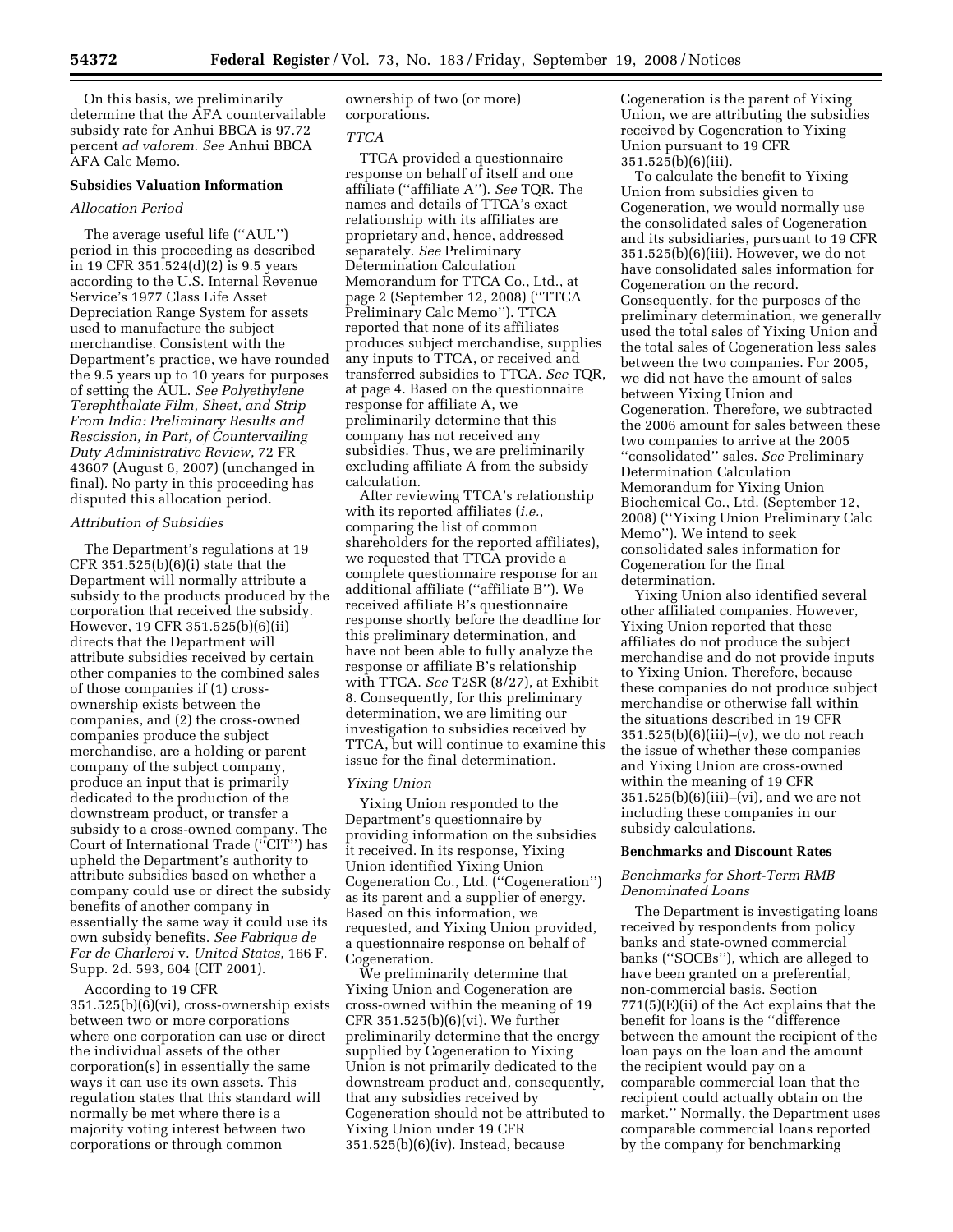purposes. *See* 19 CFR 351.505(a)(3)(i). If the firm did not have any comparable commercial loans during the period, the Department's regulations provide that we ''may use a national interest rate for comparable commercial loans.'' *See* 19 CFR 351.505(a)(3)(ii).

The Department has previously determined that loan benchmarks must be market-based and that Chinese interest rates are not reliable as benchmarks because of the pervasiveness of the GOC's intervention in the banking sector. Specifically, the Department found that the GOC's predominant role in the banking sector results in significant distortions that render lending rates in the PRC unsuitable as benchmarks. This determination led us to rely on an external benchmark. *See e.g., Certain New Pneumatic Off-the-Road Tires from the People's Republic of China; Final Affirmative Countervailing Duty Determination and Final Negative Determination of Critical* 

*Circumstances*, 73 FR 40480 (July 15, 2008) (''*Tires from the PRC*''), and the accompanying Issues and Decision Memorandum, at page 7 (''Tires Decision Memorandum'').

The GOC disputes the Department's prior findings and, in this investigation, has argued that the Department should rely on the Shanghai Inter-bank Offered Rate (''SHIBOR'') as its benchmark. This rate was officially introduced in January 2007. According to the GOC, it is an average of quotations submitted by 16 commercial banks and, according to the GOC, these rates reflect the demand for and supply of funds on the money market for maturities of up to one year. *See* GQR, at pages 23–27. The GOC contends that this rate is more suitable than the external benchmark the Department has relied upon to-date because: (i) It is an in-country benchmark; (ii) the rate is unrelated to the allocation of credit and preferential rates to specific borrowers; (iii) the rate is a truly market-determined rate for unsecured funds among banks operating in the Shanghai wholesale money market; and (iv) the rate is determined in part by foreign-owned banks.

We have not adopted the SHIBOR as the benchmark for this preliminary determination. We disagree that it is a market-determined rate because the banks whose rates form the SHIBOR are subject to a deposit rate cap and lending rate floor. These aspects of the banking system, *inter alia*, led us to conclude in *CFS from the PRC* that ''the way interest rate formation is regulated in China both distorts lending rates and provides explicit recognition that banks in China are not yet fully able to set interest rates

on a market basis.'' *See* CFS Decision Memorandum, at Comment 10. We also found in *CFS from the PRC* that foreign banks account for a very small share of credit in the PRC, operating mainly in niche markets, and, therefore, did not offer a suitable benchmark. *See id*.

Therefore, we are calculating an external benchmark using the regression-based methodology first developed in *CFS from the PRC* and more recently updated in *Tires from the PRC*. This benchmark interest rate is based on the inflation-adjusted interest rates of countries with per capita gross national incomes (''GNIs'') similar to that of the PRC, and takes into account a key factor involved in interest rate formation, that of the quality of a country's institutions, that is not directly tied to state-imposed distortions in the banking sector discussed above.

As explained in the CFS Decision Memorandum, at Comment 10, to derive this rate we determine which countries are similar to the PRC in terms of GNI, based on the World Bank's classification of countries as: low income; lowermiddle income; upper-middle income; and high income. The PRC falls in the lower-middle income category, a group that includes 55 countries as of July 2007. *See* TTCA Preliminary Calc Memo, at page 3.

Many of these countries reported lending and inflation rates to the International Monetary Fund and they are included in that agency's International Financial Statistics (''IFS''). The GOC contends that although the Department has characterized them as such, many of the reported lending rates are not short-term rates. *See* GOC Pre-Prelim Comments, at pages 26–28. We have reviewed the information submitted by the GOC and agree that certain of the interest rates used in our regression analysis may reflect maturities of longer than oneyear. Indeed, as the GOC points out, the head notes to the IFS state that these rates apply to loans that meet short- and medium-term financing needs. GOC's Pre-Preliminary Comments, at Exhibit B (International Monetary Fund, International Financial Statistics Yearbook 2007, at xix). Therefore, we believe that these rates should not be treated as exclusively short-term in nature. *See* 19 CFR 351.102 (where ''short-term loan'' is defined as having repayment terms of one-year or less).

To address this concern, we will continue to use the same interest rate data and regression-based benchmark rate (after deleting deposit rate data reported by Jordan and U.S. dollardenominated interest rates reported by Timor L'este), but will apply it to loans

with terms of two years or less. We invite interested parties to comment on what might be a more appropriate cutoff for short- and medium-term loans, in view of several factors. First, there are no data available on the term structure of the loans underlying the IMF interest rate data. Second, we could not find a definition of ''medium-term'' to which countries reporting interest rate data to the IMF must adhere. And third, from a review of the 2008 IFS country notes and EIU Country Finance country reports, it appears that a majority of the countries in the basket either report loans with terms of one year or less or have loan markets where short-term lending predominates. *See* GOC Pre-Prelim Comments, at Attachment B; *see also*, Memorandum to the File, ''Additional Lending Benchmark Memo'' (September 12, 2008) (''Additional Lending Benchmark Memo'').

With the exceptions noted below, we have used the interest and inflation rates reported in the IFS for the countries identified as ''low middle income'' by the World Bank. *See* TTCA Preliminary Calc Memo, at page 3. We did not include those economies that the Department considered to be nonmarket economies for AD purposes for any part of the years in question: the PRC, Armenia, Azerbaijan, Belarus, Georgia, Moldova, Turkmenistan, and Ukraine (for Ukraine only, prior to 2007). The benchmark necessarily also excludes any country that did not report both lending and inflation rates to IFS for those years. Third, the rate reported to the IMF by Jordan is based on deposit borrowings, rather than lending rates and the rate reported by Timore L'este is based on the U.S. dollar. *See* GOC Pre-Prelim Comments, at Attachment B; *see also*, Additional Lending Benchmark Memo. Therefore, both countries' rates have been excluded. Finally, for each year the Department calculated an inflation-adjusted shortterm benchmark rate, we have excluded any aberrational country for the year in question. *See* TTCA Preliminary Calc Memo, at page 4; *see also*, Yixing Union Preliminary Calc Memo, at page 4.

The resulting inflation-adjusted benchmark lending rates are provided in Yixing Union's and TTCA's preliminary calculation memoranda. *See* TTCA Preliminary Calc Memo, at 4; *see also*, Yixing Union Preliminary Calc Memo, at page 5. Because these are inflationadjusted benchmarks, it is necessary to adjust respondents' interest payments and discount rates for inflation. This was done using the PRC inflation figure as reported in IFS. *See* TTCA Preliminary Calc Memo, at 4; *see also*,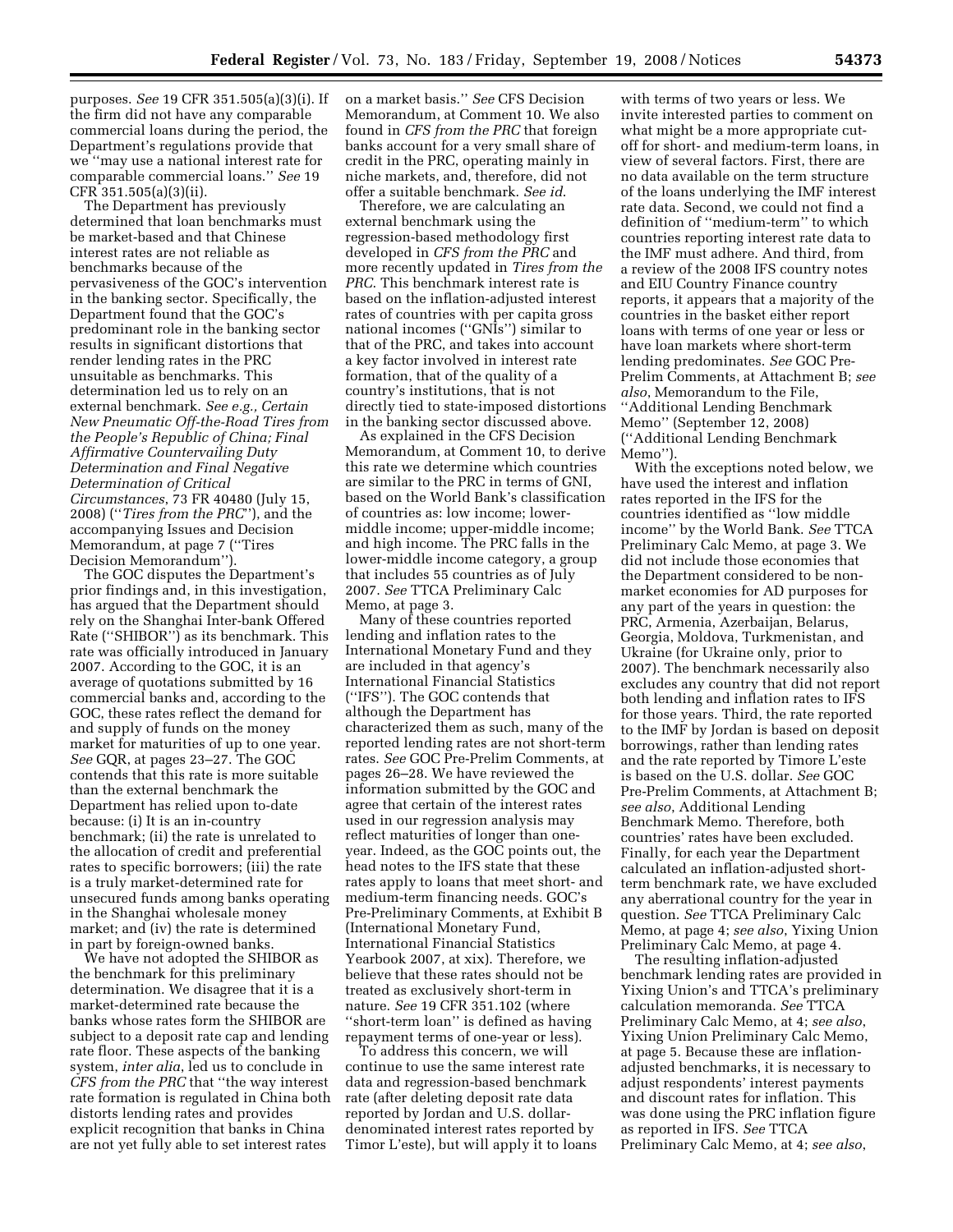Yixing Union Preliminary Calc Memo, at page 4.

In the GOC Pre-Preliminary Comments, the GOC argues that the regression used by the Department to compute this benchmark is flawed because there is no correlation between governance indicators and interest rates. We addressed these concerns in the LWRP Decision Memorandum, at Comment 12, which we hereby incorporate by reference. *See Lightwalled Rectangular Tube and Pipe from the PRC: Final Affirmative Countervailing Duty Determination*, 73 FR 35642 (June 24, 2008) (''*LWRP from the PRC*''), and the accompanying Issues and Decision Memorandum (''LWRP Decision Memorandum'').

# *Benchmarks for Long-Term Loans*

The lending rates reported in IFS represent short- and medium-term lending, and there are no sufficient publicly available long-term interest rate data upon which to base a robust benchmark for long-term loans. To address this problem, the Department has developed an adjustment to the short- and medium-term rates to convert them to long-term rates using Bloomberg U.S. corporate BB-rated bond rates. *See e.g.*, LWRP Decision Memorandum, at page 8.

In its pre-preliminary comments, the GOC argues that the Department should not base its adjustment on BB-grade bonds because doing so is inconsistent with the Department's own regulations, which identify creditworthy companies as those having ratings of Aaa to Baa. If the Department were to use data on U.S. borrowers rated Aaa to Baa, the adjustment to convert to long-term rates would be downward, according to the GOC.

We have not adopted the GOC's position with respect to this issue. The regulations at 19 CFR 351.505(a)(3)(iii) specify a formula for the interest rate benchmark, i<sub>b</sub>, for uncreditworthy companies. The regulations essentially direct the Department to derive  $i<sub>b</sub>$  by equating returns on loans to companies in the Aaa to Baa and Caa to C ranges on a risk-adjusted basis. The fact that 19 CFR 351.505(a)(3)(iii) relies on interest rates and default rates for companies in the Aaa to Baa range to calculate  $i<sub>b</sub>$  does not in any way imply that the long-term interest rate benchmark under  $351.505(a)(3)(i)$  or (ii) must be based on interest rates charged to companies in the Aaa to Baa range. In fact, in cases where the Department must rely on a national average long-term interest rate for benchmarking purposes, there is no statutory or regulatory requirement that the rate reflect only lending to

companies in the Aaa to Baa range. In addition, such a rate would likely reflect lending to companies in a ratings range broader than Aaa to Baa.

In the instant investigation, given that the Department has decided to reject all internal PRC interest rates for benchmarking purposes, the question before the Department is what long-term mark-up to use to construct the longterm RMB interest rate benchmark. In view of the transitional nature of financial accounting and reporting standards and practices in the PRC, as well as the PRC's underdeveloped credit rating capacity, the Department has determined that company-specific markups (to account for investment risk) should not be the general rule. Instead, the Department will rely on a single mark-up for all companies not found to be uncreditworthy. That mark-up should therefore reflect the average investment risk associated with companies in the PRC not found uncreditworthy by the Department. Since the Department has (1) no objective basis to determine this average investment risk and (2) no basis to presume it is for companies with an investment-grade rating only, we have preliminarily used rates for BB-rated bonds, the highest non-investment grade, to calculate the mark-up. Alternatively, the Department may consider using a mark-up derived from the average of bonds rated from AAA to B minus and invite parties to comment for our final determination.

In the GOC Pre-Prelim Comments, the GOC further argues that the adjustment factor should be added to the short-term interest rate rather than multiplied. We addressed these concerns in the LWRP Decision Memorandum, at Comment 12, which we hereby incorporate by reference.

However, we have made one change to the long-term adjustment to correspond to the change described above regarding our regression-based benchmark. Specifically, because the benchmark now covers loans up to two years, we have calculated the long-term adjustment based on the difference in the BB rates for bonds that match the maturity of the loan in question and two-year bonds.

### *Discount Rates*

Consistent with 19 CFR  $351.524(d)(3)(i)(A)$ , we have used as our discount rate, the long-term interest rate calculated according to the methodology described above for the year in which the government agreed to provide the subsidy.

# **Creditworthiness**

In their petition, Petitioners alleged that Anhui BBCA was uncreditworthy for the years 2005 to 2006. On July 25, 2008, we determined that Petitioners did not provide a reasonable basis to believe or suspect that Anhui BBCA was uncreditworthy. *See* Memorandum to Susan H. Kuhbach, Office Director, AD/ CVD Operations, Office 1, ''Uncreditworthy Allegation for Anhui BBCA Biochemical Co., Ltd.'' (July 25, 2008).

On September 5, 2008, Petitioners submitted additional information to support their allegation. *See* Petitioners' Comments on Anhui BBCA and the All-Others Rate. Because the Department did not receive Petitioners' allegation until September 5, 2008, one week prior to our preliminary determination, we are still reviewing the allegation and will decide whether to investigate Anhui BBCA's creditworthiness after this preliminary determination.

### **Analysis of Programs**

Based upon our analysis of the petition and the responses to our questionnaires, we determine the following:

## **I. Programs Preliminarily Determined To Be Countervailable**

## *A. Government Policy Lending*

The Department is examining whether preferential loans were provided to citric acid producers based on government plans promoting modernization loans for encouraged projects. The GOC has asserted that there must be evidence that the policy caused the loan to be provided in order for the Department to find such a program countervailable. The GOC has further claimed that: (1) None of the cooperating respondents' loans or supporting documentation mentions any government policy or plan; (2) no plan or policy for the chemical industry on the record mentions targeted loans, or directs SOCBs to provide targeted project loans; and (3) none of these plans mentions the citric acid industry or citric acid producers, much less encourages modernization loans for the chemical industry.

Based on our review of the information and responses provided by the GOC, we preliminary determine that certain of the loans received by TTCA from SOCBs were made pursuant to government policy directives.

# National-Government Policy Lending Program

Record evidence demonstrates that certain GOC policy documents outline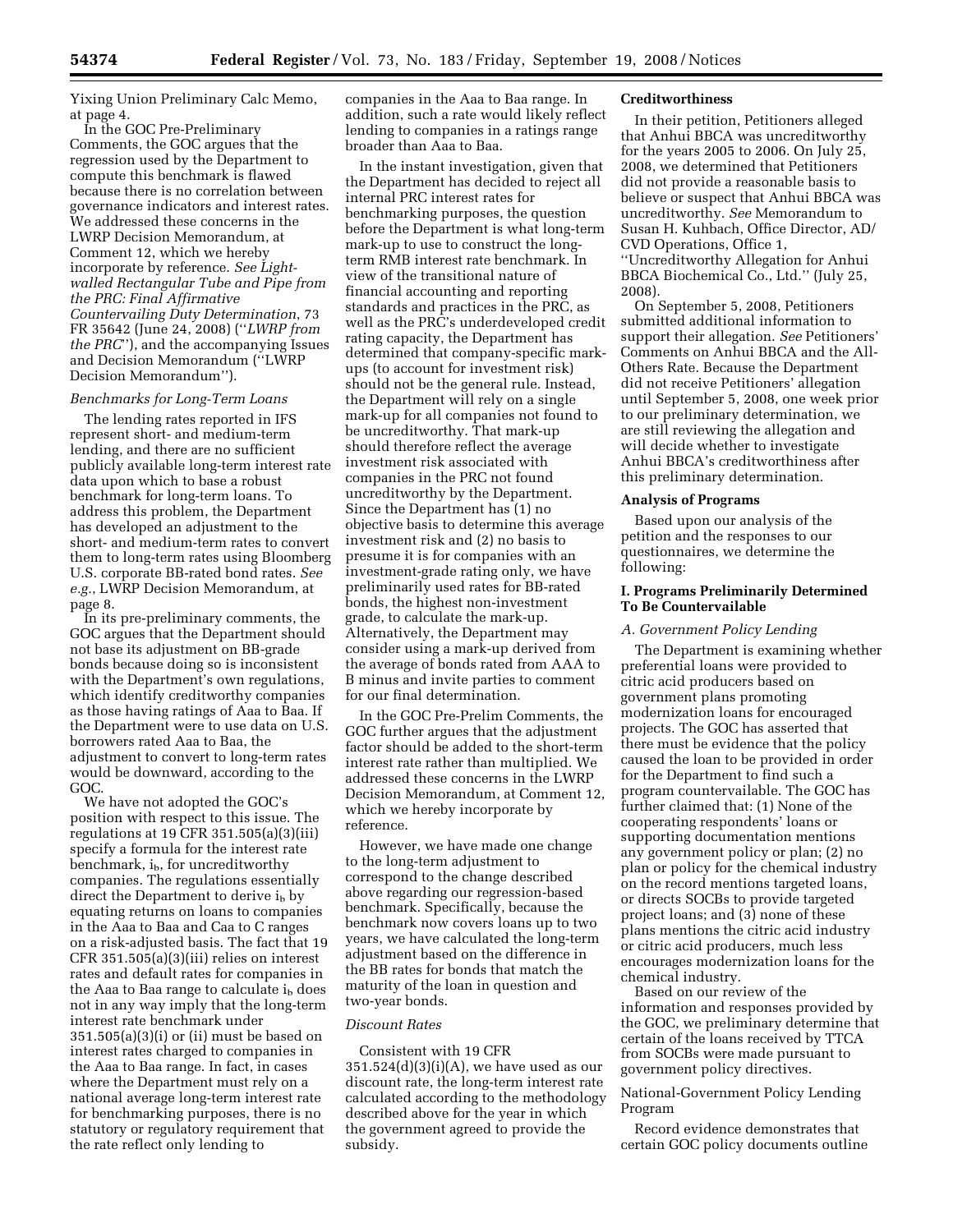the government's goals regarding energy saving and pollution reduction, and the manner in which these goals would be implemented. For example, the PRC's *Eleventh Five-Year Plan* sets out as one of its policy goals to ''{o}ptimally develop of fundamental chemical raw material, actively develop fine chemical and eliminate high polluting chemical enterprise.'' *See* GQR, at page 31. The GOC has stated that this is a ''nonbinding'' goal and that the only binding goal in regard to environment or pollution reduction is that ''energy consumption of unit GDP would be lowered down about 20% and emission volume of main pollutants would be decreased by 10% \* \* \*'' *See* G2SR (9/ 2), at page 10. Further, according to the *State Council Circular on Realizing the Major Targets in the ''Outline of the Eleventh Five-Year Plan for National Economic and Social Development of the People's Republic of China and Division of Tasks*'', the reduction of energy consumption was to be the responsibility of the National Development and Reform Commission (''NDRC'') while the State Environmental Protection Administration (''SEPA'') was tasked with reducing major pollution discharges.

Also in connection with these energy saving and pollution goals, the NDRC formulated and the State Council approved the *Notice of State Council on Circulation of Comprehensive Work Plan on Energy Saving and Emission Reduction (Guo Fa 2007) No. 15) (''State Council Circular*''). The GOC has described the purpose of this document as ''enabling government departments at each level to understand the concrete tasks of energy saving and emission reduction, and proposing detailed work plans.'' *See* GQR, at page 41. In this document, there are a number of recommendations that specifically address the government's energy savings and emission goals, in particular with respect to financing:

Consummate financial policies promoting energy-saving and emission reduction. The people's government at each level shall allocate certain funds within the financial budget, by way of subsidy and reward, to support major projects of energy-saving and emission-reduction, promotion of high effective energy-saving and new mechanism for energy-saving, construction of management ability of energy-saving as well as construction of supervision system for emission-reduction. We shall further promote financial basic construction investment to incline to energy-saving and environmentprotection projects.

*See* GQR at Exhibit I–A–36, page 16. The State Council also recommends:

Enhance financial service for energy-saving and environment-protection. We shall encourage and guide financial institutions to enhance credit support to circular economy, environment-protection, and reform projects for energy-saving and emission-reduction technologies, first provide direct financing service for qualified energy-saving and emission-reduction projects and circular economy projects.

*See id.* at page 17. The GOC has explained in its responses that the purpose of the cited passages was ''to enlarge the funding source for energysaving and environment-protection projects, to assist and support the construction and promotion of energysaving and emission reduction projects.'' *See* G2SR (9/2), at page 12. In terms of specific actions taken, the GOC explained that the first statement referred to a special fund established by the Ministry of Finance for basic infrastructure energy-saving and environmental-protection projects, while the second statement involved the Ministry of Environmental Protection (''MPE'') and the establishment of an information sharing system which would provide technical advice to enable banks to better assess the feasibility of and returns on pollution control projects. *See id.* Although the GOC has related these particular actions to the statements in the *State Council Circular*, it is unclear whether other actions or policies may also be included. For example, the relationship between the MPE sharing system and the provision of ''direct financing service for qualified energy-saving and emission-reduction projects'' is unclear, and we intend to seek clarification of these statements during the course of this investigation. For purposes of our preliminary determination, however, we conclude that the record evidence indicates that the purpose of the *State Council Circular* was to provide details on achieving the energy-saving and pollution-reducing goals and the means by which the goals would be fulfilled.

Additional record evidence indicates that specific guidance has been issued to PRC banks regarding the government's energy-saving and pollution-reduction goals. In particular, following the approval of the *State Council Circular*, the People's Bank of China (''PBOC'') issued the *Guidelines on Improvement and Strengthening of Financial Services in Energy Saving and Environmental Protection Areas* (Yin Fa 2007 No. 215) (''*PBOC Guidelines*''). In its response, the GOC stated that the document contains guidelines to banks and does not set concrete goals and objectives. The *PBOC Guidelines* were created in accordance with the *State* 

*Council Circular* and ''opinions in video conferences call regarding national wide work on emission reduction, in order to further improve industrial restructuring, evolution of economic growth mode as well as enhancement of good and fast economic development.'' The key sections of *PBOC Guidelines* state:

{a}ll banking institutions and branches of the People's Bank of China shall fully recognize the importance of financial services in energy saving and emission reduction, enhance the sense of responsibility and mission, improve and strengthen the financial services in energy saving and emission reduction areas, reasonably control the increase of lending, pay attention to improvement of credit structure, strengthen the credit risk management, and enhance the coordinated and sustainable development of the economy and finance.

*See* Petitioner's April 24, 2008, response (''PSR'') at Exhibit 111. In regard to projects and lending, the *PBOC Guidelines* state:

{a}ll banking financial institutions shall follow the national industry structure adjustment policy, and follow differentiation principles in allocating the loan resources. For investment projects encouraged by the government, a banking institution shall simplify the lending procedures and proactively provide lending supports; as to investment subject to restrictions \* \* \* For any other projects, the banking financial institutions shall take into consideration of resource saving and environmental protection factors and shall follow general credit principles when providing lending supports. *See id.* 

Finally, the GOC has placed on the record several industrial catalogues which list industries and/or activities considered encouraged by the GOC. These catalogues include the *Catalogue for the Guidance of Industrial Structure Adjustment (2005 version), Catalogue for the Guidance of Foreign-Invested Industries (amended in 2007), Catalogue for the Guidance of Foreign-Invested Industries (amended in 2004)*, and *Catalogue for Industries, Products, and Technologies Currently Particularly Encouraged by the State for Development*. The GOC claims that citric producers are not identified in any of the catalogues as an encouraged industry. *See* GQR at I–10—I–15 and G2SR (9/2) at S2A2–S2A4.

TTCA reported a loan used to construct the *Project on Electricity Generator with Recycling Methane*. *See*  T2SR (8/27) at 18. TTCA and the GOC provided supporting documentation regarding this loan. *See* T2SR, at Exhibit S37; *see also*, G1SR (9/2), at Exhibit S1– 7–a–2 and Exhibit S1–8–b. This documentation is business proprietary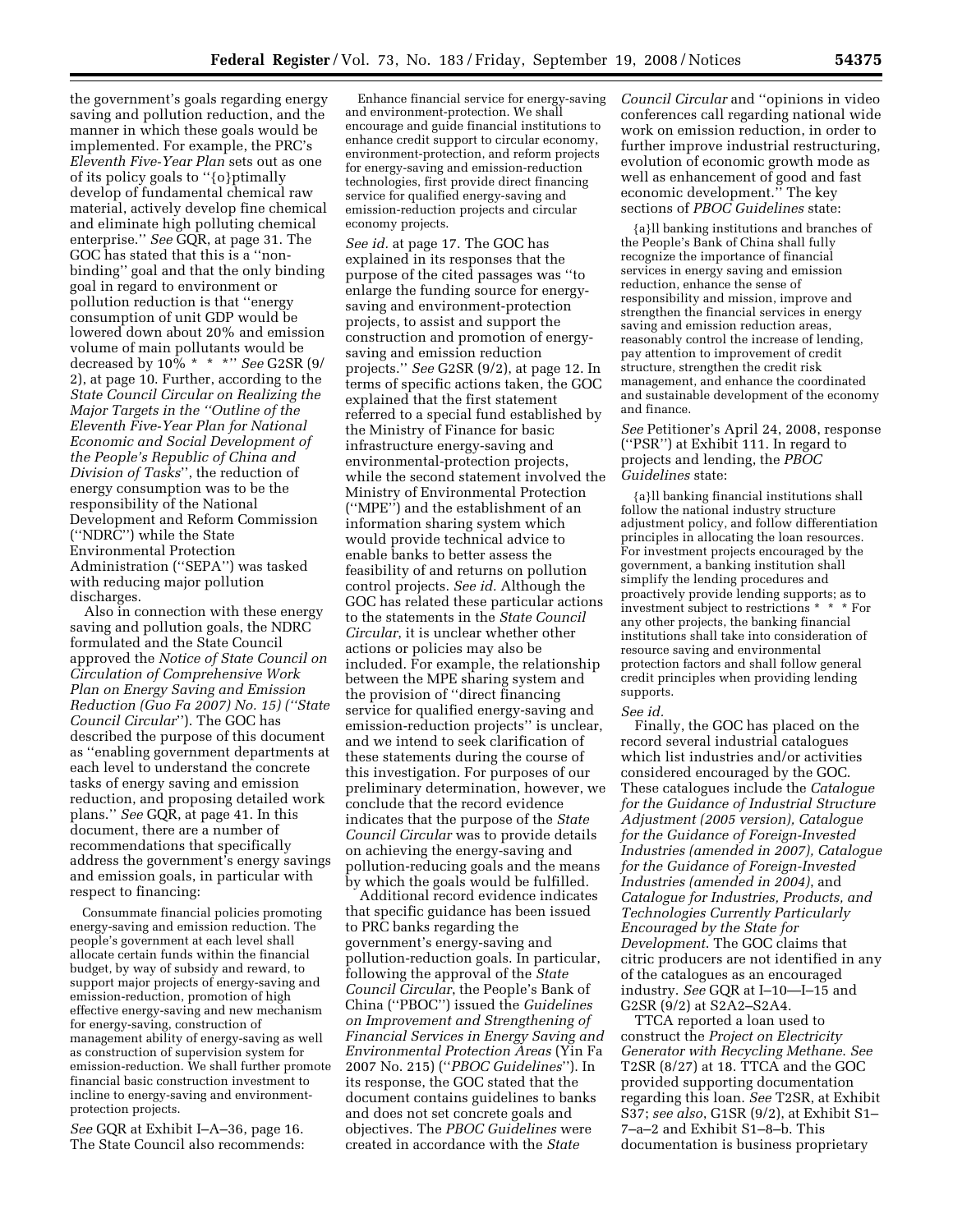and, therefore, is discussed separately. *See* Memorandum to the File regarding, ''BPI Memo for Government Policy Lending'' (''BPI Lending Memo''). However, the documentation in relation to this loan received by TTCA demonstrates that the TTCA project that is funded by the loan was encouraged by the state and that, as shown above, there is a clear link between the TTCA project and the binding goals contained in the *Eleventh Five-Year Plan* and the subsequent documents issued by the State Council and the PBOC. In the BPI Lending Memo, we explain the relationship between the *Eleventh Five-Year Plan* and its implementing documents and the TTCA loan documents in further detail.

Based on this information, we preliminarily determine that the GOC has a policy in place to encourage and support preferential lending to certain encouraged projects, as expressly reflected in the documents described above. Consistent with our prior determinations, we also find that the loan received by TTCA from a SOCB constitutes a direct financial contribution from the government, pursuant to sections 771(5)(B) and 771(5)(D)(i) of the Act. *See CFS from the PRC*, at Comment 8. Furthermore, the loan provides a benefit equal to the difference between what TTCA paid on its loan and the amount it would have paid on comparable commercials loans. As the basis for specificity relies on information designated business proprietary, we are unable to disclose our analysis in the **Federal Register**  Notice and, therefore, it is discussed in the BPI Lending Memo.

To calculate the benefit under the national-government policy lending program, we used the benchmarks described in the Benchmarks and Discount Rates section above and the methodology described in 19 CFR 351.505(c)(1) and (2). On this basis, we preliminarily determine that TTCA received a countervailable subsidy of 0.01 *ad valorem* under this program.

# Shandong Province Policy Loans Program

Policy lending by Shandong Province was not separately alleged by the petitioners in the original petition. Record evidence, however, indicates that the Shandong Province's industrial policy promoted: (1) Financing and guarantees for key construction projects; (2) the development of more key projects and programs to include in the nation's plans; and (3) the active use of discount government loans to support policy financing. *See The Shandong Province Outline of the Tenth Five-Year* 

*Plan for National Economic and Social Development* (''*Shandong Province Tenth Five-Year Plan*'') provided at G1SR (9/2), at Exhibit S1–2–d. The GOC has stated in a supplemental questionnaire response that the Shandong Provincial government will, ''under the premise of considering the state industrial policies, \* \* \* guide the activity of local enterprises and promote the industrial upgrade.'' *See* G2SR, at page 13. Thus, through the *Shandong Province Tenth Five-Year Plan*, the Shandong Provincial government has developed a policy to support the development of key projects to be included in national industrial policy, and this policy is effectuated by promoting financing and guarantees for these key construction projects.

The GOC has repeatedly stated that citric acid is not an industry encouraged by the state. However, the GOC also concedes that there is no uniform product classification used by all government agencies in the PRC. Instead, different government agencies may classify citric acid differently. *See*  G2SR (9/2), at page 2.

Further, the *Law of the People's Republic of China on Commercial Banks*  (December 27, 2003) (''*Commercial Banking Law*''), at Article 34, states that banks shall ''carry out their loan business upon the needs of the national economy and the social development and under the guidance of the state industrial policies.'' *See* Petition, at Exhibit IV–32. We note that the *Commercial Banking Law* prescribes that lending practices shall be based, at least in some measure, on the guidance of government industrial policy. Further, as noted above, the *Shandong Province Tenth Five-Year Plan*  specifically directs bank financing to key construction projects. Consequently, for purposes of this preliminary determination, we conclude that record evidence demonstrates that there is a link between national-government industrial policies and the Shandong Province directives regarding banking lending.

TTCA reported that a loan was used to construct a citric acid and sodium citrate project. *See* T2SR, at page 18. The GOC and TTCA provided supporting documentation for this loan, which was used to construct the aforementioned project. *See* T2SR, at Exhibit S38; *see also*, G1SR (9/2), at Exhibit S1–7–b and Exhibit S1–8–d. As the information contained in the loan and project documentation is business proprietary, see BPI Lending Memo for additional details. However, this document demonstrates the link between the Shandong Provincial

government's policy to support the development of key projects through financing and the company's loan documents.

On the basis of the above-cited record evidence, we preliminarily determine that the GOC has a policy in place to encourage and support preferential lending to key projects, as expressly reflected in the *Shandong Province Tenth Five-Year Plan*. The Department further finds that Shandong Province has a policy in place to provide lending in accordance with the GOC's policies. We find that a loan from a SOCB constitutes a direct financial contribution from the government, pursuant to sections 771(5)(B) and 771(5)(D)(i) of the Act. Furthermore, the loan provides a benefit equal to the difference between what the recipients paid on their loans and the amount they would have paid on comparable commercial loans. As our basis for specificity relies on information designated business proprietary, we are unable to disclose our analysis in the **Federal Register** Notice and, therefore, it is discussed in the BPI Lending Memo.

To calculate the benefit under the provincial policy lending program, we used the benchmarks described in the Benchmarks and Discount Rates section above, as well as the methodology described in 19 CFR 351.505 $(c)(1)$  and (2). On this basis, we preliminarily determine that TTCA received a countervailable subsidy of 0.41 *ad valorem* under this program.

#### Other Policy Bank Loans

Certain loans reported by TTCA were received from a Chinese policy bank, and the evidence indicates these loans were made under a particular lending program operated by that bank. The information regarding these loans is business proprietary and, therefore, is discussed separately in the BPI Lending Memo.

The Department typically treats policy banks, *i.e.*, special purpose, government-owned banks, as ''authorities'' within the meaning of section 771(5)(B) of the Act. *See Final Affirmative Countervailing Duty Determination: Dynamic Random Access Memory Semiconductors from the Republic of Korea*, 68 FR 37122 (June 23, 2003), and the accompanying Issues and Decision Memorandum, at page16. Thus, we preliminarily determine that these loans were provided by the GOC and that they constitute financial contributions under section  $771(5)(D)(i)$  of the Act. We further determine preliminarily that these loans confer a benefit because the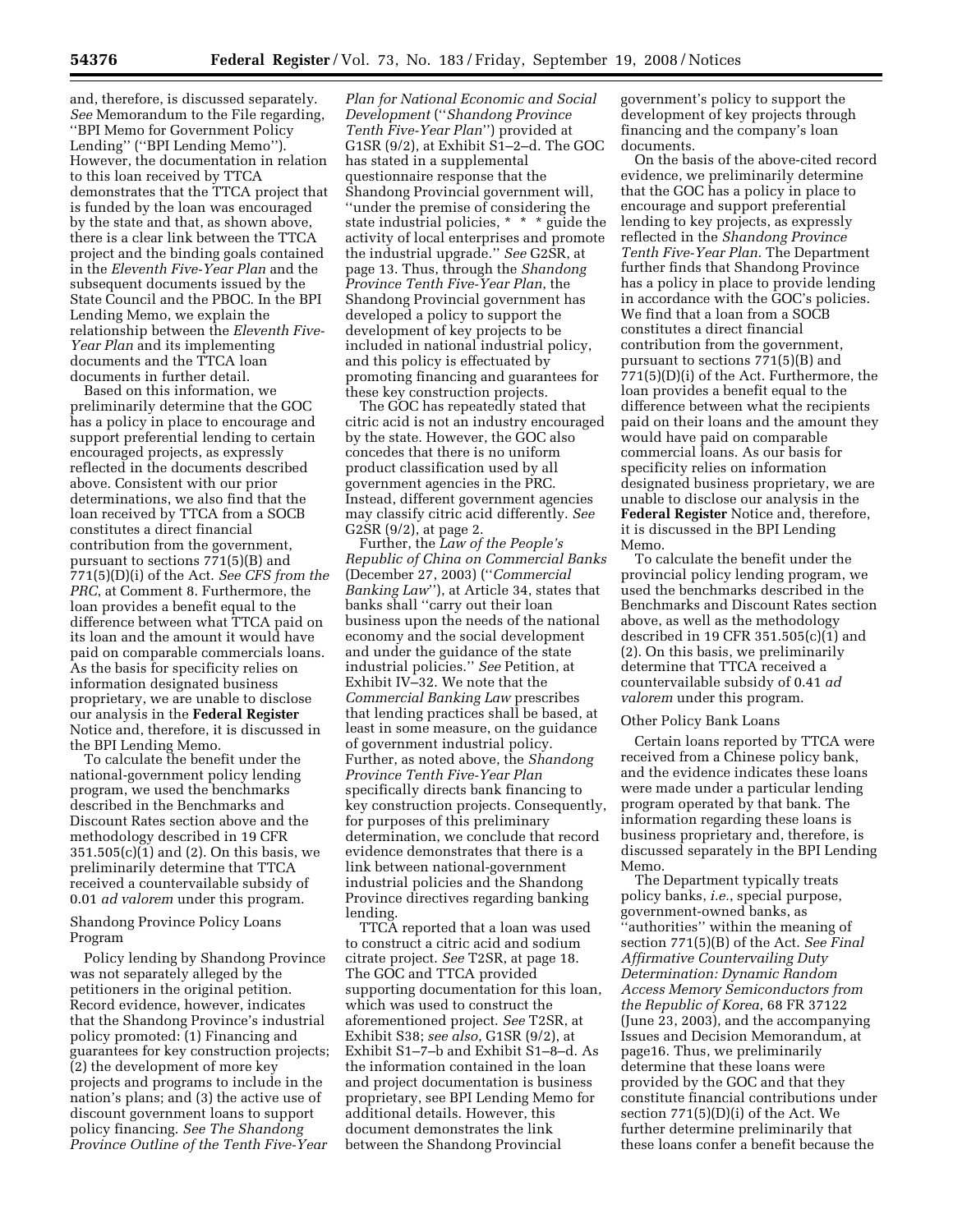recipient is paying less than it would for a comparable commercial loan. *See*  section 771(5)(E)(ii) of the Act. As our basis for specificity relies on information designated business proprietary, we are unable to disclose our analysis in the **Federal Register**  Notice and, therefore, it is discussed in the BPI Lending Memo.

To calculate the benefit conferred by these loans, we used the benchmarks described in the Benchmarks and Discount Rates section above and the methodology described in 19 CFR 351.505(c)(1) and (2). We divided the benefit by certain sales reported by TTCA during the POI. On this basis, we preliminarily determine that TTCA received a countervailable subsidy of 0.48 percent *ad valorem* under this program.

# *B. ''Famous Brands'' Program—Yixing City*

According to the *Implementing Opinions of City Government on Further Advancing the Brand Construction of Enterprise*, the Government of Yixing City provides a lump sum award to enterprises that receive a ''famous brands'' certificate from either the Famous Brand Promotion Committee of China or the Famous Brand Promotion Committee of Jiangsu. To receive an award, the enterprise must present its ''famous brands'' certificate from either promotion committee to the Quality and Technology Supervision Bureau of Yixing and the Finance Bureau of Yixing. The Bureaus will then review the submitted certificate and approve the award.

Yixing Union received a ''famous brands'' certificate from the Jiangsu Famous Brand Promotion Committee and was granted the lump sum award from the Government of Yixing City during the POI. *See* G1SR (9/2), at page 8; *see also*, YQR, at pages 14–15.

We preliminarily determine that the grant under this program constitutes a financial contribution under section 771(5)(D)(i) of the Act and also provides a benefit in the amount of the grant (*see*  19 CFR 351.504(a)).

Regarding specificity, information submitted by the GOC shows that grants provided under the program are available to any enterprise that it certified as a certificate of Famous Product of China or a Famous Product of Jiangsu Province. *See* G1SR (9/2), at Exhibit S1B–8. Further, the GOC reported that eligibility is not limited by law to any enterprise or group of enterprises, or to any industry or group of industries. Therefore, we preliminarily determine that there is no basis to find this program *de jure* 

specific under section 771(5A)(D)(i) of the Act.

In determining whether this program is *de facto* specific, we must examine the factors identified in section 771(5A)(D)(iii) of the Act. The GOC provided program usage data for 2005 through 2007 showing the industries that received the award and the number of companies per industry that received the award. *See* G1SR (9/2), at Exhibit S1B–11–12. Although the grants have been provided to a variety of industries, we preliminarily determine that the number is limited in accordance with section 771(5A)(D)(iii)(I) of the Act because only 34 companies received this award from 2005 through 2007. Therefore, we find the program to be *de facto* specific because the number of companies which received the award is limited, within the meaning of section  $771(5A)(D)(iii)(I)$  of the Act. We preliminarily find the ''Famous Brands'' program provides a countervailable benefit to Yixing Union.

To calculate the benefit, we divided the amount of the grant by Yixing Union's total sales in the year the benefit was approved and found that the amount was less than 0.5 percent. Therefore, in accordance with 19 CFR 351.524(b)(2), we are allocating the total amount of the subsidy to the year of receipt. On this basis, we preliminarily determine that a countervailable subsidy of 0.03 percent *ad valorem*  exists for Yixing Union.

# *C. Reduced Income Tax Rates to FIEs Based on Location*

To promote economic development and attract foreign investment, ''productive'' FIEs located in coastal economic zones, special economic zones or economic and technical development zones in the PRC receive preferential tax rates of 15 percent or 24 percent, depending on the zone, under Article 7 of the *FIE Tax Law.* See GQR, at Exhibit I–A–39. This program was created June 15, 1988, pursuant to the *Provisional Rules on Exemption and Reduction of Corporate Income Tax and Business Tax of FIEs in Coastal Economic Development Zone* issued by the Ministry of Finance. The March 18, 1988, *Circular of State Council on Enlargement of Economic Areas*  enlarged the scope of the coastal economic areas and the July 1, 1991, *FIE Tax Law* continued this policy. The Department has previously found this program to be countervailable. *See CFS from the PRC, LWRP from the PRC,* and *Tires from the PRC.* 

Yixing Union is located in a coastal economic development zone and was

subject to the reduced income tax rate of 24 percent during the POI.

We preliminarily determine that the reduced income tax rate paid by productive FIEs under this program confers a countervailable subsidy. The reduced rate is a financial contribution in the form of revenue forgone by the GOC and it provides a benefit to the recipient in the amount of the tax savings. *See* section 771(5)(D)(ii) of the Act and 19 CFR 351.509(a)(1). We further determine preliminarily that the reduction afforded by this program is limited to enterprises located in designated geographic regions and, hence, is specific under section 771(5A)(D)(iv) of the Act.

To calculate the benefit, we treated the income tax savings enjoyed by Yixing Union as a recurring benefit, consistent with 19 CFR 351.524(c)(1), and divided the company's tax savings received during the POI by the company's total sales during that period. To compute the amount of the tax savings, we compared the income tax rate Yixing Union would have paid in the absence of the program (30 percent) with the rate it paid (24 percent).

On this basis, we preliminarily determine that Yixing Union received a countervailable subsidy of 0.17 percent *ad valorem* under this program.

TTCA is also a productive FIE and is located in a coastal economic development zone where the income tax rate is 24 percent. Based on TTCA's response, we preliminary determine that TTCA did not use this program during the POI. *See* TTCA Preliminary Calc Memo, at page 7.

# *D. ''Two Free, Three Half'' Program*

Under Article 8 of the *FIE Tax Law,*  an FIE that is ''productive'' and is scheduled to operate for more than ten years may be exempted from income tax in the first two years of profitability and pay income taxes at half the standard rate for the next three years.

The GOC reported that Yixing Union was in the last year of the ''three half'' period under this program during the POI. TTCA did not use this program during the POI.

We preliminarily determine that the exemption or reduction of the income tax paid by productive FIEs under this program confers a countervailable subsidy. The exemption/reduction is a financial contribution in the form of revenue forgone by the GOC and it provides a benefit to the recipient in the amount of the tax savings. *See* section 771(5)(D)(ii) of the Act and 19 CFR 351.509(a)(1). We also preliminarily determine that the exemption/reduction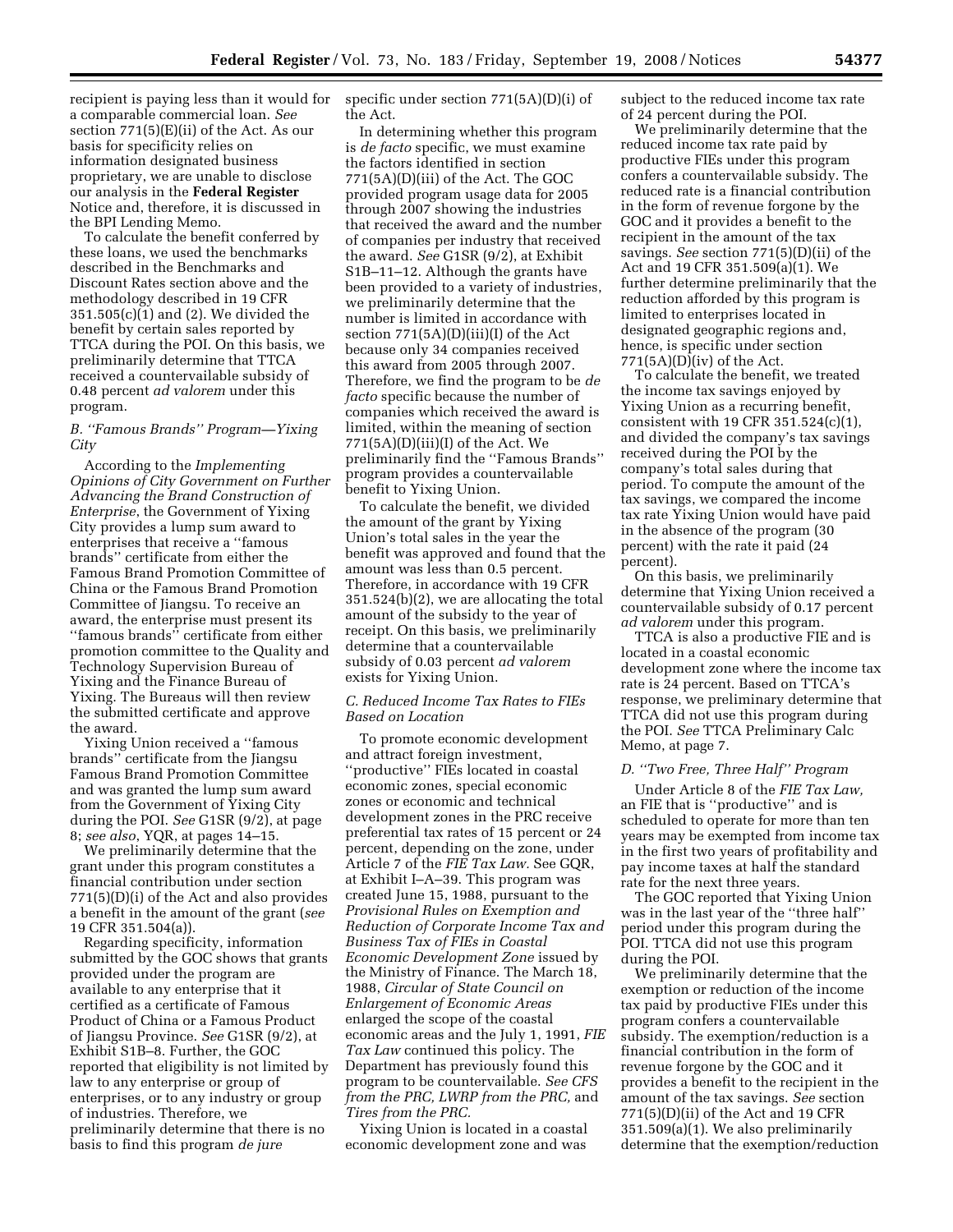afforded by this program is limited as a matter of law to certain enterprises, ''productive'' FIEs and, hence, is specific under section 771(5A)(D)(i) of the Act. *See* CFS Decision Memorandum, at Comment 14.

To calculate the benefit, we treated the income tax savings enjoyed by Yixing Union as a recurring benefit, consistent with 19 CFR 351.524(c)(1), and divided the company's tax savings received during the POI by the company's total sales during that period. To compute the amount of the tax savings, we compared the income tax rate Yixing Union would have paid in the absence of the program (24 percent, as described above under ''Reduced Income Tax Rates for FIEs Based on Location'') with the income tax rate the company actually paid (12 percent). On this basis, we preliminarily determine that Yixing Union received a countervailable subsidy of 0.35 percent *ad valorem* under this program.

# *E. Reduced Income Tax Rate for Technology or Knowledge Intensive FIEs*

Article 73 of the *Implementing Rules of the Foreign Investment Enterprise and Foreign Enterprise Income Tax Law*  authorizes a reduced income tax rate of 15 percent for ''productive'' FIEs located in coastal economic zones, special economic zones, or economic and technical development zones if they undertake: (1) Technology-intensive or knowledge-intensive projects; (2) projects with foreign investment of \$30 million or more and a long payback period; or (3) energy, transportation and port construction projects. Additionally, FIEs that have been established in other zones specified by the State Council and are engaged in projects encouraged by the State may qualify for the reduced income tax rate of 15 percent upon approval by the State Taxation Bureau.

Cogeneration paid the reduced income tax rate of 15 percent under this program during the POI. TTCA did not use this program during the POI.

We preliminarily determine that the reduction in the income tax paid by ''productive'' FIEs under this program confers a countervailable subsidy. The exemption/reduction is a financial contribution in the form of revenue forgone by the government and it provides a benefit to the recipient in the amount of the tax savings. *See* section  $771(5)(D)(ii)$  of the Act and 19 CFR 351.509(a)(1). We also preliminarily determine that the reduction afforded by this program is limited as a matter of law to certain enterprises, ''productive'' FIEs, and, hence, is specific under section 771(5A)(D)(i) of the Act.

To calculate the benefit for Yixing Union, we treated the income tax savings enjoyed by Cogeneration as a recurring benefit, consistent with 19 CFR  $351.524(c)(1)$ , and divided the company's tax savings received during the POI by the combined total sales of Yixing Union and Cogeneration (less any sales between the two companies) during that period. To compute the amount of the tax savings, we compared the rate Cogeneration would have paid in the absence of the program (30 percent) with the rate the company paid (15 percent). On this basis, we preliminarily determine the countervailable subsidy attributable to Yixing Union to be 2.07 percent *ad valorem* under this program.

# *F. Income Tax Credits on Purchases of Domestically Produced Equipment*

The *Circular of the Ministry of Finance and the State Administration of Taxation of the People's Republic of China on Distribution of Interim Measures Concerning the Reduction and Exemption of Enterprise Income Tax for Investment in Chinese-made Equipment for Technological Renovation,* and *CAISHUI (2000) No. 49, Circular of the Ministry of Finance and the State Administration of Taxation on Enterprise Income Tax Credits for Purchase of Domestic Equipment by Foreign Invested Enterprises and Foreign Enterprises,* permits FIEs to obtain tax credits of up to 40 percent of the purchase value of domestically produced equipment. Specifically, the tax credit is available to FIEs and foreign-owned enterprises whose projects are classified in either the Encouraged or Restricted B categories of the *Catalog of Industrial Guidance for Foreign Investment.* The credit can be taken for domestically produced equipment so long as the equipment is not listed in the Catalog of Non-Duty-Exemptible Articles of Importation. *See*  GQR, at page 70.

Cogeneration claimed credits under this program on the tax return filed in 2007. *See* Memorandum to the File, ''Correction to Appendix 1 of the Second Supplemental Questionnaire for Yixing Union Cogeneration, Co., Ltd.'' (September 4, 2008). TTCA and Yixing did not use this program during the POI.

We preliminarily determine that income tax credits for the purchase of domestically produced equipment are countervailable subsidies. The tax credits are a financial contribution in the form of revenue forgone by the government and provide a benefit to the recipients in the amount of the tax savings. *See* section 771(5)(D)(ii) of the Act and 19 CFR 351.509(a)(1). We

further preliminarily determine that these tax credits are contingent upon use of domestic over imported goods and, hence, are specific under section 771(5A)(C) of the Act.

To calculate the benefit, we treated the income tax savings enjoyed by Cogeneration as a recurring benefit, consistent with 19 CFR 351.524(c)(1), and divided the company's tax savings by the combined total sales of Yixing Union and Cogeneration (less any sales between the two companies) during that period. On this basis, we preliminarily determine that a countervailable subsidy of 0.11 percent *ad valorem*  exists for Yixing Union under this program.

# *G. VAT Rebate on Purchases by FIEs of Domestically Produced Equipment*

As outlined in *GUOSHUIFA (1999) No. 171, Notice of the State Administration of Taxation Concerning the Trial Administrative Measures on Purchase of Domestically Produced Equipment by FIEs,* the GOC refunds FIEs with the VAT on purchases of certain domestic equipment produced if the purchases are within the enterprise's investment amount and if the equipment falls under a tax-free category. Article 3 specifies that this program is limited to FIEs with completed tax registrations and with foreign investment in excess of 25 percent of the total investment in the enterprise. Article 4 defines the type of equipment eligible for the VAT exemption, which includes equipment falling under the Encouraged and Restricted B categories listed in the *Notice of the State Council Concerning the Adjustment of Taxation Policies for Imported Equipment* (No. 37 (1997)) and equipment for projects listed in the *Catalogue of Key Industries, Products and Technologies Encouraged for Development by the State.* To receive the rebate, an FIE must meet the requirements above and, prior to the equipment purchase, bring its ''Registration Handbook for Purchase of Domestically Produced Equipment by FIEs'' as well as additional registration documents to the taxation administration for registration. After purchasing the equipment, FIEs must complete a Declaration Form for Tax Refund (or Exemption) of Exported Goods, and submit it with the registration documents to the tax administration. The Department has previously found this program to be countervailable. *See CFS from the PRC.* 

TTCA reported receiving VAT rebates on its purchases of domestically produced equipment under this program. Yixing Union and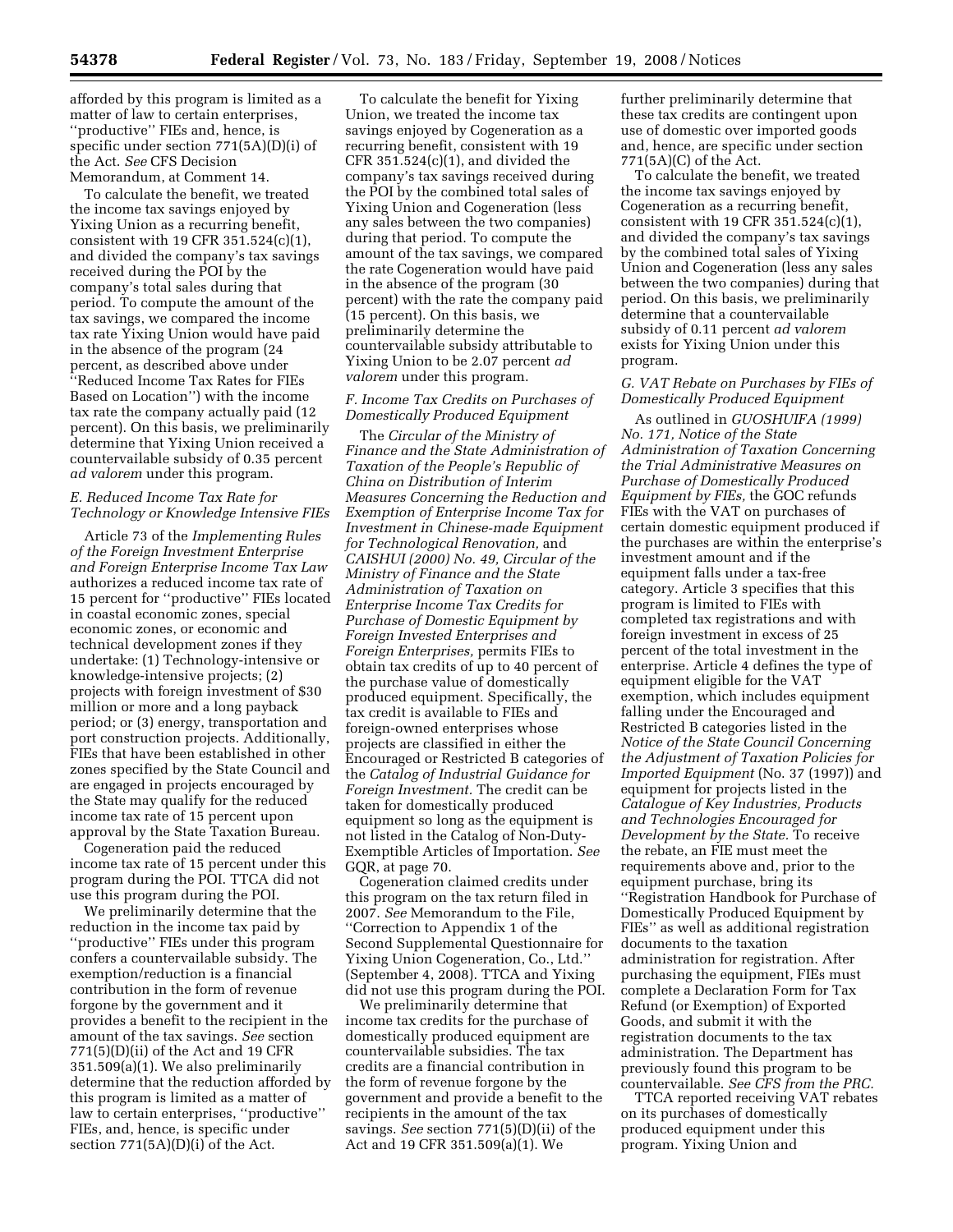Cogeneration did not use this program during the POI.

We preliminarily determine that the rebate of the VAT paid on purchases of domestically produced equipment by FIEs confers a countervailable subsidy. The rebates are a financial contribution in the form of revenue forgone by the GOC and they provide a benefit to the recipients in the amount of the tax savings. *See* section 771(5)(D)(ii) of the Act and 19 CFR 351.510(a)(1). We further preliminarily determine that the VAT rebates are contingent upon the use of domestic over imported goods and, hence, specific under section 771(5A)(C) of the Act.

Normally, we treat exemptions from indirect taxes and import charges, such as VAT rebates, as recurring benefits, consistent with 19 CFR 351.524(c)(1), and allocate these benefits only in the year that they were received. However, when an indirect tax or import charge exemption is provided for, or tied to, the capital structure or capital assets of a firm, the Department may treat it as a non-recurring benefit and allocate the benefit to the firm over the AUL. *See* 19 CFR 351.524(c)(2)(iii) and 19 CFR 351.524(d)(2).

We requested that TTCA identify the category/kind of equipment for which it received VAT rebates from 2001 through the end of the POI. For one year, the total amount of the VAT rebates approved was less than 0.5 percent of TTCA's total sales for that year. For that year, therefore, we do not reach the issue of whether the VAT rebates were tied to the capital structure or capital assets of the firm. Instead, we expense the benefit to the year in which it is received, consistent with 19 CFR 351.524(a).

In another year, however, the total amount of VAT rebates exceeded 0.5 percent of TTCA's total sales for that year. Based on TTCA's reported information, the VAT rebates were for capital equipment. *See* TQR, at Exhibit 39. Accordingly, the Department is treating the VAT rebates for this year as a non-recurring benefit consistent with 19 CFR 351.524(c)(2)(iii).

To calculate the countervailable subsidy for TTCA, we used our standard methodology for non-recurring benefits. *See* 19 CFR 351.524(b) and the Allocation Period section of this notice. Specifically, we used the discount rate described above in the Benchmarks and Discount Rates section to calculate the amount of the benefit for the POI. On this basis, we preliminarily determine that a countervailable subsidy of 0.23 percent *ad valorem* exists for TTCA.

# *H. VAT and Duty Exemptions on Imported Equipment*

Enacted in 1997, the *Circular of the State Council on Adjusting Tax Policies on Imported Equipment* (*GUOFA* No. 37) (''Circular No. 37'') exempts both FIEs and certain domestic enterprises from the VAT and tariffs on imported equipment used in their production so long as the equipment does not fall into prescribed lists of non-eligible items. Qualified enterprises receive a certificate either from the NDRC or its provincial branch. The objective of the program is to encourage foreign investment and to introduce foreign advanced technology equipment and industry technology upgrades. To receive the exemptions, qualified enterprises must adequately document both the product eligibility and the eligibility of the imported article to the local Customs authority. The Department has previously found this program to be countervailable. *See CFS from the PRC* and *Tires from the PRC.* 

TTCA, Yixing Union and Cogeneration reported receiving VAT and duty exemptions under this program.

We preliminarily determine that VAT and tariff exemptions on imported equipment confer a countervailable subsidy. The exemptions are a financial contribution in the form of revenue forgone by the GOC and they provide a benefit to the recipients in the amount of the VAT and tariff savings. *See*  section 771(5)(D)(ii) of the Act and 19 CFR 351.510(a)(1). We further determine the VAT and tariff exemptions under this program are specific under section 771(5A)(D)(iii)(I) because the program is limited to certain enterprises. *See* CFS Decision Memorandum, at Comment 16.

Normally, we treat exemptions from indirect taxes and import charges, such as the VAT and tariff exemptions, as recurring benefits, consistent with 19  $CFR 351.524(c)(1)$ , and allocate these benefits only in the year that they were received. However, when an indirect tax or import charge exemption is provided for, or tied to, the capital structure or capital assets of a firm, the Department may treat it as a non-recurring benefit and allocate the benefit to the firm over the AUL. *See* 19 CFR 351.524(c)(2)(iii) and 19 CFR 351.524(d)(2).

For TTCA, the total amount of the VAT and tariff exemptions for each year approved was less than 0.5 percent of TTCA's total sales for the respective year. Therefore, we do not reach the issue of whether TTCA's VAT and tariff exemptions were tied to the capital structure or capital assets of the firm. Instead, we expense the benefit to the

year in which the benefit is received, consistent with 19 CFR 351.524(a). On this basis, we preliminarily determine that a countervailable subsidy of 0.08 percent *ad valorem* exists for TTCA.

For Yixing Union, the total amount of the VAT and tariff exemptions approved for some years was less than 0.5 percent of Yixing Union's total sales. Therefore, we have expensed those amounts in the year in which they were received, consistent with 19 CFR 351.524(a). For those years in which the approved VAT and tariff exemptions were greater than 0.5 percent of Yixing Union's total sales for that year, we are treating the exemptions as non-recurring benefits, consistent with 19 CFR  $351.524(c)(2)(iii)$ , and allocating the benefits over the AUL.

For Cogeneration, the total amount of the VAT and tariff exemptions approved for some years was less than 0.5 percent of the combined total sales of Yixing Union and Cogeneration (less any sales between the two companies) in those years. Therefore, we have expensed those amounts in the year in which they are received, consistent with 19 CFR 351.524(a). In other years, the VAT and tariff exemptions approved for Cogeneration were greater than 0.5 percent of the combined sales of Yixing Union and Cogeneration (less any sales between the two companies) sales for that year. Accordingly, we are treating the exemptions as non-recurring benefits, consistent with 19 CFR  $351.524(c)(2)(iii)$ , and allocating the benefit(s) over the AUL.

To calculate the benefit for Yixing Union, we used our standard methodology for non-recurring benefits. *See* 19 CFR 351.524(b). Specifically, we used the discount rate described above in the ''Benchmarks and Discount Rates'' section to calculate the amount of the benefit for the POI. First, we divided Yixing Union's VAT and tariff exemptions by Yixing Union's total sales during that period. Next, we divided Cogeneration's VAT and tariff exemptions by the combined total sales of Yixing Union and Cogeneration (less any sales between the two companies) during that period. Finally, we summed these two rates. On this basis, we preliminarily determine that Yixing Union received a countervailable subsidy of 0.69 percent *ad valorem*  under this program.

# *I. Local Income Tax Exemption and Reduction Program for ''Productive'' FIEs*

Under Article 9 of the *FIE Tax Law,*  the provincial governments have the authority to exempt the local income tax of three percent to FIEs. According to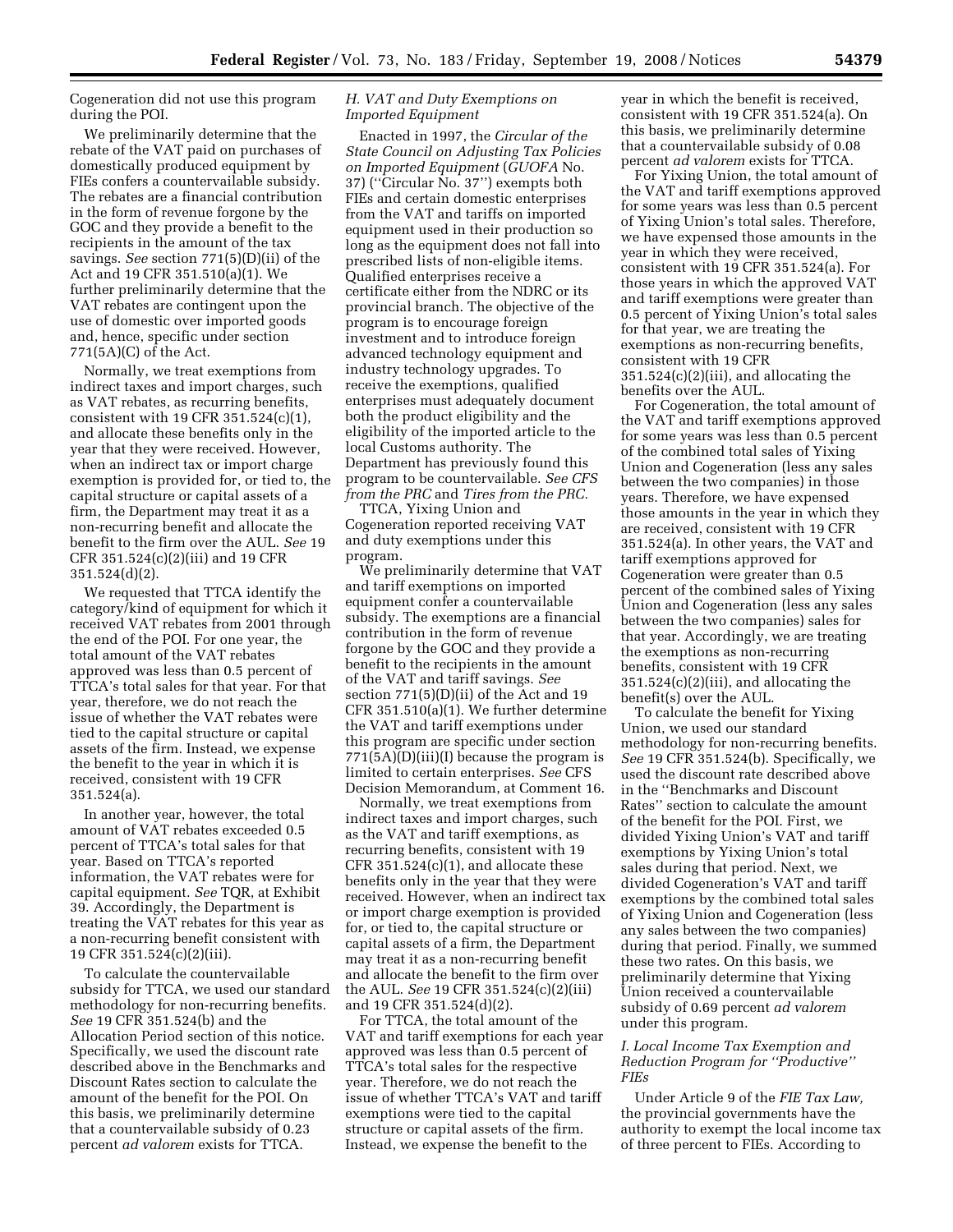the *Regulations on Exemption and Reduction of Local Income Tax of FIEs in Jiangsu Province,* (*see* GOC CVD Questionnaire Response at Exhibit I–V– 3) a ''productive'' FIE may be exempted from the 3 percent local income tax during the ''Two Free, Three Half'' period. Additionally, according to Article 6, FIEs eligible for the reduced income tax rate of 15 percent can also be exempted from paying local income tax. The Department has previously found this program to be countervailable. *See CFS from the PRC*  and *Tires from the PRC.* 

Yixing Union and Cogeneration reported receiving an exemption from local income tax during the POI. TTCA, however, did not use this program during the POI.

We preliminarily determine that the exemption from the local income tax received by ''productive'' FIEs under this program confers a countervailable subsidy. The exemption is a financial contribution in the form of revenue forgone by the government and it provides a benefit to the recipient in the amount of the tax savings. *See* section 771(5)(D)(ii) of the Act and 19 CFR 351.509(a)(1). We also preliminarily determine that the exemption afforded by this program is limited as a matter of law to certain enterprises, ''productive'' FIEs, and, hence, is specific under section  $771(5A)(D)(i)$  of the Act.

To calculate the benefit for Yixing Union, we treated the income tax savings enjoyed by Yixing Union and Cogeneration as a recurring benefit, consistent with 19 CFR 351.524(c)(1). To compute the amount of the tax savings, we compared the local income tax rate Yixing Union and Cogeneration would have paid in the absence of the program (*i.e.*, three percent) with the income tax rate the companies actually paid. First, we divided Yixing Union's tax savings received during the POI by Yixing Union's total sales during that period. Second, we divided Cogeneration's tax savings received during the POI by the combined total sales of Yixing Union and Cogeneration (less any sales between the two companies) during that period. Finally, we summed these two rates. On this basis, we preliminarily determine that Yixing Union received a countervailable subsidy of 0.50 percent *ad valorem*  under this program.

### *J. Anqiu Finance Bureau Grant*

TTCA reported receiving three grants in 2007 related to technology achievements and energy saving projects. *See* TQR, at page 49. Two of the grants are discussed in the ''Programs Preliminarily Determined To

Be Not Countervailable'' section below. Current information on the record does not indicate that these grants are tied to any of the other programs discussed in this notice. Further, it does not appear that the Department has previously investigated any of the programs.

TTCA reported receiving a nonrecurring grant in 2007 from the Anqiu Finance Bureau. *See* TQR, at page 49. The GOC reported that to receive this grant an enterprise submits a project feasibility study to the municipal government who then, in turn, recommends the project to the Administration of Finance of Shandong Province and the Economic and Trade Commission of Shandong Province for approval. *See* G1SR (8/27), at Exhibit S1–18–3. We find that this grant is a direct transfer of funds within the meaning of section 771(5)(D)(i) of the Act, providing a benefit in the amount of the grant. *See* 19 CFR 351.504(a).

Regarding specificity, information submitted by the GOC shows that grants provided under the program are available to enterprises whose projects meet certain energy and water saving criteria and are deemed to have economic and social benefit. *See* G1SR (8/27), at pages 27 and 29. The GOC reported that eligibility is not limited by law or in fact, to any enterprise or group of enterprises, or to any industry or group of industries. *See* G1SR (8/2), at page 28. Therefore, we preliminarily determine that there is no basis to find this program *de jure* specific under section  $771(5A)(D)(i)$  of the Act.

In determining whether this program is *de facto* specific, we examine the four *de facto* specificity factors under section 771(5A)(D)(iii) of the Act. Section 771(5A)(D)(iii) of the Act also provides that we take into account the length of time during which a subsidy program has been in operation when evaluating the four *de facto* specificity factors. In the case of a new subsidy program, the first three *de facto* specificity factors (*i.e.*, limited number of users, dominant users, or disproportionately large user) may provide little or misleading indications regarding whether a program is *de facto* specific. *See Countervailing Duties; Final Rule*, 63 FR 65348, 65356 (November 25, 1998) (''CVD Preamble''); SAA, at page 931. The GOC provided partial program usage data for 2006 and 2007 (the GOC stated that it had information on the number of grants but not the amount of grants) because the program only began in 2006. See G1SR (9/2), at page 14. Consequently, in accordance with the CVD Preamble, we next consider the fourth *de facto* specificity factor (*i.e.*, discretion) because the manner in

which the GOC has exercised its discretion in the early stages of this program (*e.g.*, by excluding certain applicants and limiting the benefit to a particular industry) might impact our analysis of the first three *de facto*  specificity factors. *See* CVD Preamble, 63 FR at 65356; SAA, at page 931.

As noted above, in addition to meeting specified energy and water saving criteria, projects submitted by enterprises must be recommended by municipal levels of government and deemed to provide economic and social benefit to receive the grant. *See* G1SR (8/27), at page 29. It appears that the GOC has the ability to exercise discretion in the decision to provide grants under this program. Consequently, in contrast to the ''Investment Development Award'' program noted below, at the early stage of this program, we are able to rely on the first three *de facto* specify factors provided under 771(5A)(D)(iii) of the Act to preliminarily determine whether this program is specific as a matter of fact.

The GOC usage data indicates six enterprises comprising two industries received grants in 2007. *See* G1SR (9/2), at page 14. Consequently, we find that the actual recipients of the subsidy are limited in number on both an enterprise and industry basis within the meaning of section 771(5A)(D)(iii)(I) of the Act. Further, in accordance with the Department's regulations, our *de facto*  specificity analysis is sequential and we will find a domestic subsidy to be specific based on the presence of a single factor. *See* 19 CFR 351.502(a). Therefore, we are not performing an analysis to determine whether the enterprise or industry is a dominant or disproportionately large user. In addition, as noted above, the GOC did not provide the amounts of benefits received by industry, which is required to determine dominant or disproportionately large usage.

To calculate the benefit, we divided the amount received from the nonrecurring grant by TTCA's total sales in 2007. On this basis, we preliminarily determine the countervailable subsidy to be 0.20 percent *ad valorem* for this program.

# **II. Programs Preliminarily Determined To Be Not Countervailable**

### *A. Excessive VAT Rebates on Export*

The GOC began refunding the VAT for exported products in 1984. *See*, GQR, at page 83. The current rules governing the program, *Provisional VAT Rules of China* (Decree 134 of the State Council) (''*Provisional VAT Rules*''), were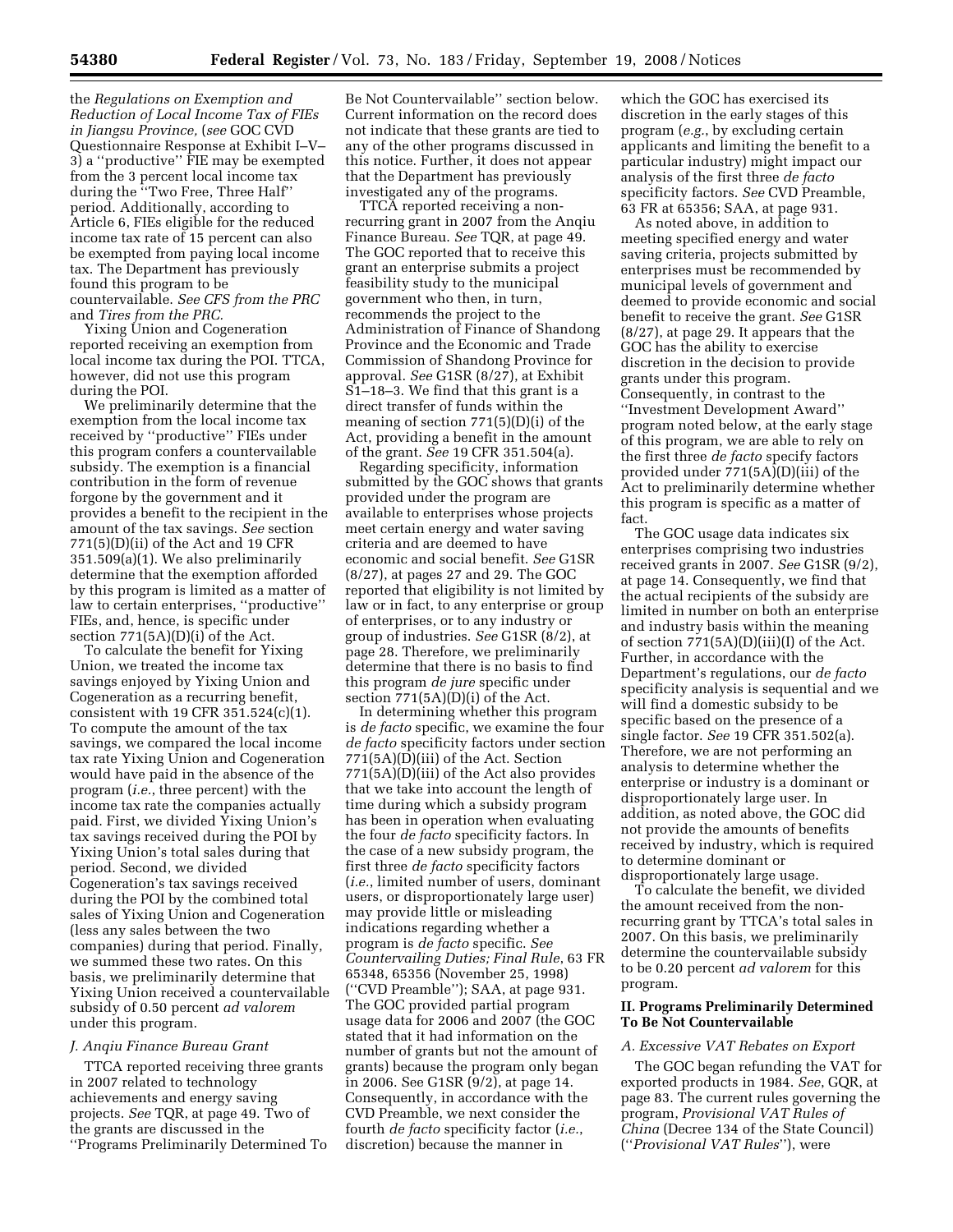promulgated in 1993. *See id.,* at Exhibit I–T–3. Article 25 of the *Provisional VAT Rules* permits VAT rebates for exports.

The GOC argues that an excessive rebate of VAT upon exports is not possible given the manner in which the system is structured.

The Department has consistently found that the GOC's program to rebate VAT on exports does not result in an excessive VAT remission. *See* CWP Decision Memorandum, at page 16; LWRP Decision Memorandum at page 11; and Tires Decision Memorandum, at page 24. In those cases, we found no subsidy because VAT was assessed on home market sales at a rate of 17 percent, while the rebate was set at 13 percent. The same is true with respect to citric acid. *See* GQR, at page 80. Therefore, consistent with 19 CFR 351.517(a) and the above-cited determinations, we preliminarily find the VAT remission upon export is not excessive and does not confer a countervailable subsidy on the subject merchandise.

In their allegation, petitioners additionally noted that citric acid producers may not pay VAT on their agricultural inputs. The GOC and the responding companies have reported that the VAT rate on corn (the agricultural input used to produce citric acid) is 13 percent and that this amount is paid by the citric acid producers on their purchases. *See id.,* at page 80; TQR, at page 30; and YQR, at page 21. The GOC has further responded that: (i) Sellers of goods are responsible for paying the VAT to the government (Article 1 of the *Provisional VAT Rules*) and (ii) agricultural products sold by the agricultural producers that produce them are exempt from VAT (Article 16 of the *Provisional VAT Rules*). *See* G1SR (8/27), at page 13. Thus, citric acid producers pay a VAT on their corn purchases in the sense that the VAT appears on the purchase invoices for corn and they deduct this VAT in preparing their VAT reconciliations (to calculate the amount of VAT they must remit on their sales of citric acid), but no VAT is remitted to the government by the agricultural producers selling the corn.

Because citric acid producers pay the VAT on their corn purchases and it is the agricultural producers who are exempted from paying the VAT on their sales, we preliminarily determine that any potential subsidy arising from this exemption is conferred on the agricultural producers and not on the purchasers (*i.e.*, citric acid producers). Therefore, we preliminarily determine that the VAT exemption on agricultural products does not provide a

countervailable subsidy on the subject merchandise.

As noted above, the VAT rate set for corn is 13 percent. TTCA reported that it was exempted from paying that VAT on its sales of corn scrap during the POI. *See* TQR, at page 49. Because any potential subsidy from such an exemption would be tied to sales of corn scrap, in accordance with 19 CFR 351.525(b)(5)(i), we preliminarily determine that there is no countervailable subsidy conferred on subject merchandise from the VAT exemption on corn scrap sales.

# *B. Science and Technology Reward— Anqiu City*

TTCA reported receiving a grant in 2007 as the result of a science and technology award. *See* TQR, at page 49. To calculate the potential benefit, we divided the amount received by TTCA's total sales in 2007. On this basis, we preliminarily determine that a potential countervailable subsidy of less than .005 percent *ad valorem* exists for TTCA. *See*  TTCA Preliminary Calc Memo, at page 9. Where the countervailable subsidy rate for a program is less than .005 percent, the program is not included in the total CVD rate. *See, e.g., Final Results of Countervailing Duty Administrative Review: Low Enriched Uranium from France,* 70 FR 39998 (July 12, 2005), and the accompanying Issues and Decision Memorandum at ''Purchases at Prices that Constitute 'More than Adequate Remuneration''' (citing *Final Results of Administrative Review: Certain Softwood Lumber Products from Canada,* 69 FR 75917 (December 20, 2004)). Consequently, we are exercising our discretion to not investigate the benefit provided by this non-recurring subsidy.

## *C. Investment Development Award— Government of Anqiu*

TTCA was awarded the first grant under the ''Investment Development Award'' program by the People's Government of Anqiu for TTCA's investment in a technology project. *See*  G1SR (8/27), at Exhibit S1–18–1, page 3. We find that this grant is a direct transfer of funds within the meaning of section 771(5)(D)(i) of the Act, providing a benefit in the amount of the grant. *See*  19 CFR 351.504(a).

Regarding specificity, information submitted by the GOC shows that grants provided under the program are available to any enterprise that has productive fixed asset investment for a single project of more than RMB 10 million. *See* G1SR (8/27), at Exhibit S1– 18–1. If the aforementioned criterion is met, any enterprise will receive a

benefit and there is no discretion to approve or disapprove. *See id.* Further, the GOC reported that eligibility is not limited by law or in fact, to any enterprise or group of enterprises, or to any industry or group of industries. *See*  G1SR (8/27), at page 17. Therefore, we preliminarily determine that there is no basis to find this program *de jure*  specific under section 771(5A)(D)(i) of the Act.

In determining whether this program is *de facto* specific, we must examine the four *de facto* specificity factors under section  $771(5A)(D)(iii)$  of the Act. Section 771(5A)(D)(iii) of the Act also provides that we take into account the length of time during which a subsidy program has been in operation when evaluating the four *de facto* specificity factors. In the case of a new subsidy program, the first three *de facto*  specificity factors (*i.e.*, limited number of users, dominant users, or disproportionately large user) may provide little or misleading indications regarding whether a program is *de facto*  specific. *See* CVD Preamble at 65356; SAA, at page 931.

The GOC provided program usage data for 2007 only because the ''Investment Development Award'' program was created in 2006, with no awards bestowed until 2007. *See* G1SR (8/27), at pages 14 and 18. Although the number of users were not large during the period, in accordance with the CVD Preamble, we also consider the fourth *de facto* specificity factor (*i.e.*, discretion) because the manner in which the GOC has exercised its discretion in the early stages of this program (*e.g.*, by excluding certain applicants and limiting the benefit to a particular industry) might impact our analysis of the first three *de facto*  specificity factors. *See* CVD Preamble, 63 FR at 65356; SAA, at page 931.

As noted above, any enterprise will receive grants provided under the ''Investment Development Award'' program if the enterprise meets a specified project investment threshold. It appears that the GOC does not have the ability to exercise discretion in the decision to provide grants under this program. Therefore, due to the GOC's apparent lack of discretion, at the early stage of this program, we preliminarily determine that it is not appropriate to rely on an analysis of the first three *de facto* specify factors provided under 771(5A)(D)(iii) of the Act to determine whether this program is specific as a matter of fact. Consequently, we do not find any basis to determine that the program is specific.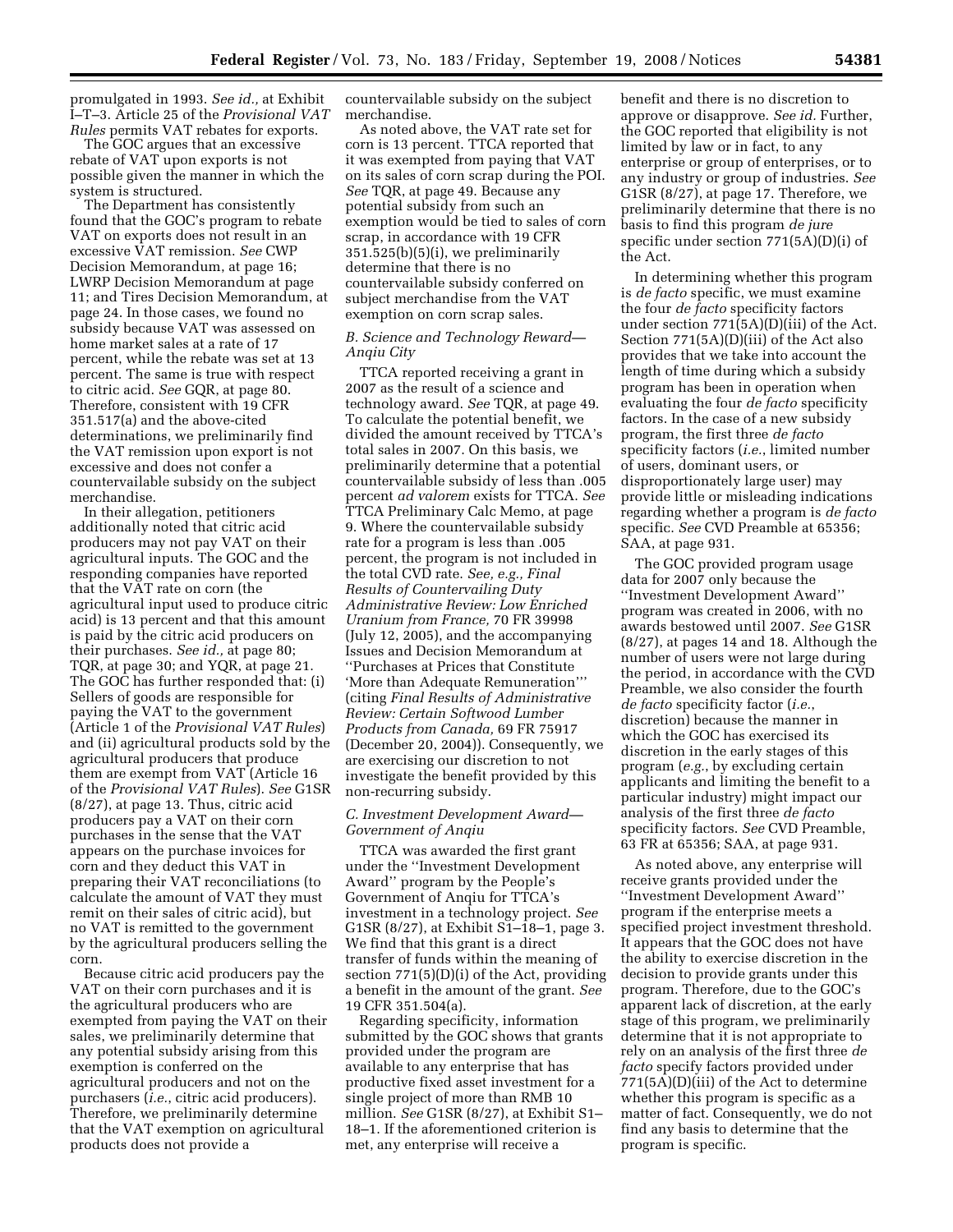# **III. Programs Preliminarily Determined To Be Not Used By TTCA and Yixing Union**

- A. Discounted Loans for Export-Oriented Industries
- B. Funds Provided for the Rationalization of the Citric Acid Industry
- C. Loans Provided to the Northeast Revitalization Program
- D. State Key Technology Renovation Project Fund
- E. National Level Grants to Loss-making SOEs
- F. Reduced Income Tax Rate for High or New Technology Enterprises
- G. Income Tax Exemption Program for Export-Oriented FIEs
- H. Tax Benefits to FIEs for Certain Reinvestment of Profits
- I. Preferential Income Tax Rate for Research and Development at FIEs
- J. Preferential Tax Programs for Encouraged Industries
- K. Preferential Tax Policies for Township Enterprises
- L. Provincial Level Grants to Loss-making SOEs
- M. Reduced Income Tax Rates for
- Encouraged Industries in Anhui Province N. Provision of Land for Less Than Adequate Remuneration in Anhui Province
- O. Funds for Outward Expansion of Industries in Guangdong Province
- P. Income Tax Exemption for FIEs Located in Jiangsu Province

In our initiation, we included the program ''Income Tax Exemption for FIEs located in Jiangsu Province.'' According to the GOC, the *Regulations on Exemption and Reduction of Local Income Tax of FIEs in Jiangsu Province*  (Order of the People's Government of Jiangsu Province, June 17, 1992) includes a ''basket'' of benefits which can be enjoyed by FIEs located in Jiangsu province. *See* GQR, at Exhibit I– V–3.

Certain benefits under this program are already addressed under the ''Two Free, Three Half'' program and the ''Local Income Tax Exemption and Reduction Program for 'Productive' FIEs.'' Therefore, we are treating the ''Income Tax Exemption for FIEs located in Jiangsu Province'' as not used during the POI to avoid the double-counting of subsidies.

- Q. Preferential Tax Programs for Enterprises Located in the Su Qian Economic Development Zone
- R. Provision of Land for LTAR in the Su Qian Economic Development Zone
- S. Provision of Electricity for LTAR in the Su Qian Economic Development Zone
- T. Loans and Interest Subsidies Pursuant to the Liaoning Province's Five-Year Framework
- U. Local Income Tax Exemptions and Reductions for Firms Located in Qilu Chemicals Industry Park
- V. Preferential Tax Program for Enterprises Located in Shanxi Province
- W. Funding for Enterprises under the Shanxi Province 10th Five-Year Plan
- X. Export Interest Subsidy Funds for Enterprises Located in Shenzhen City
- Y. Export Interest Subsidy Funds for Enterprises Located in Zhejiang Province
- Z. Exemptions and Reductions in Taxes and Fees for Chemical Research and
- Development Institutions Located in Zhejiang Province AA. Provision of Land for LTAR for
- Enterprises Located in Hangzhou Bay Chemical Park
- BB. Provision of Electricity for LTAR for Enterprises Located in Hangzhou Bay Chemical Park

# **VI. Programs for Which More Information Is Required**

As mentioned under the Case History section of this notice, the Department recently determined to investigate several additional alleged subsides including: The Provision of TTCA's Plant and Equipment for LTAR; Provision of Land to SOEs for LTAR; Provision of Land in the YEDZ for LTAR; Provision of Land-use Fees in Jiangsu Province for LTAR; Provision of Land in the Anqiu City Economic Development Zone for LTAR; Administration Fee Exemption in Anqiu City; Exemption of Water and Sewage Fees in Anqiu City; Tax Grants, Rebates and Credits in the Yixing Economic Development Zone (''YEDZ''); Provision of Water in the YEDZ for LTAR; Provision of Electricity in the YEDZ for LTAR; Provision of Construction Services in the YEDZ for LTAR; Administration Fee Exemption in the YEDZ; and Grants to FIEs for Projects in the YEDZ. We intend to seek information on these programs from the GOC and the respondents, and issue an interim analysis describing our preliminary findings with respect to these programs before the final determination so that parties will have the opportunity to comment on our findings.

### *Verification*

In accordance with section 782(i)(1) of the Act, we will verify the information submitted by the respondents prior to making our final determination.

### *Suspension of Liquidation*

In accordance with section 703(d)(1)(A)(i) of the Act, we calculated an individual rate for each producer/ exporter of the subject merchandise. We preliminarily determine the total estimated net countervailable subsidy rates to be:

| Exporter/manufacturer | Net subsidy<br>rate |
|-----------------------|---------------------|
|                       | 1.41                |

| Exporter/manufacturer                                       | Net subsidy<br>rate |
|-------------------------------------------------------------|---------------------|
| Yixing Union Biochemical Co.,<br>Ltd.; and Yixing Union Co- |                     |
| generation Co., Ltd.<br>Anhui BBCA Biochemical Co.,         | 3.92                |
| ht I                                                        | 97.72<br>2 67       |

In accordance with section  $703(d)(1)(A)(i)$  of the Act, we have calculated an individual rate for the companies under investigation, Anhui BBCA, TTCA and Yixing Union. Sections 703(d) and 705(c)(5)(A)(i) of the Act states that for companies not investigated, we will determine an allothers rate equal to the weighted average countervailable subsidy rates established for exporters and producers individually investigated, excluding any zero and *de minimis* countervailable subsidy rates, and any rates determined entirely under section 776 of the Act.

Petitioners contend that because Anhui BBCA is owned by the government, the Department cannot treat the GOC as cooperative and Anhui BBCA as non-cooperative. *See*  Petitioners' Comments on Anhui BBCA and the All-Others Rate, at page 4. Consequently, Petitioners argue that because the GOC is a fully cooperating respondent, Anhui BBCA's rate cannot be excluded from the all-others rate. *See*  Petitioners' Comments on Anhui BBCA and the all-others Rate, at page 3. Finally, Petitioners believe that Anhui BBCA is not participating in this investigation in an attempt to avoid its inclusion in the calculation of the allothers rate. *See* Petitioners' Comments on Anhui BBCA and the All-Others Rate, at page 4. Petitions cite to *Live Cattle From Canada*, where the Department included a non-cooperating respondent in the calculation of the allothers rate to mitigate potential selective participation by respondents. *See*  Petitioners' Comments on Anhui BBCA and the All-Others Rate, at pages 5 and 6, citing *Notice of Final Determination of Sales at Less Than Fair Value: Live Cattle From Canada*, 64 FR 56768, 56743 (October 21, 1999) (''*Live Cattle From Canada*'').

The GOC notes that section 705(c)(5)(A)(i) of the Act explains that the all-others rate must exclude any rates determined entirely under section 776 of the Act (*i.e.*, a rate determined using facts otherwise available) and the statute affords the Department no discretion to do otherwise. *See* GOC's Response to Petitioners' Comments on Anhui BBCA and the All-Others Rate, at page 2. Also, the GOC believes that Petitioners' reliance upon *Live Cattle*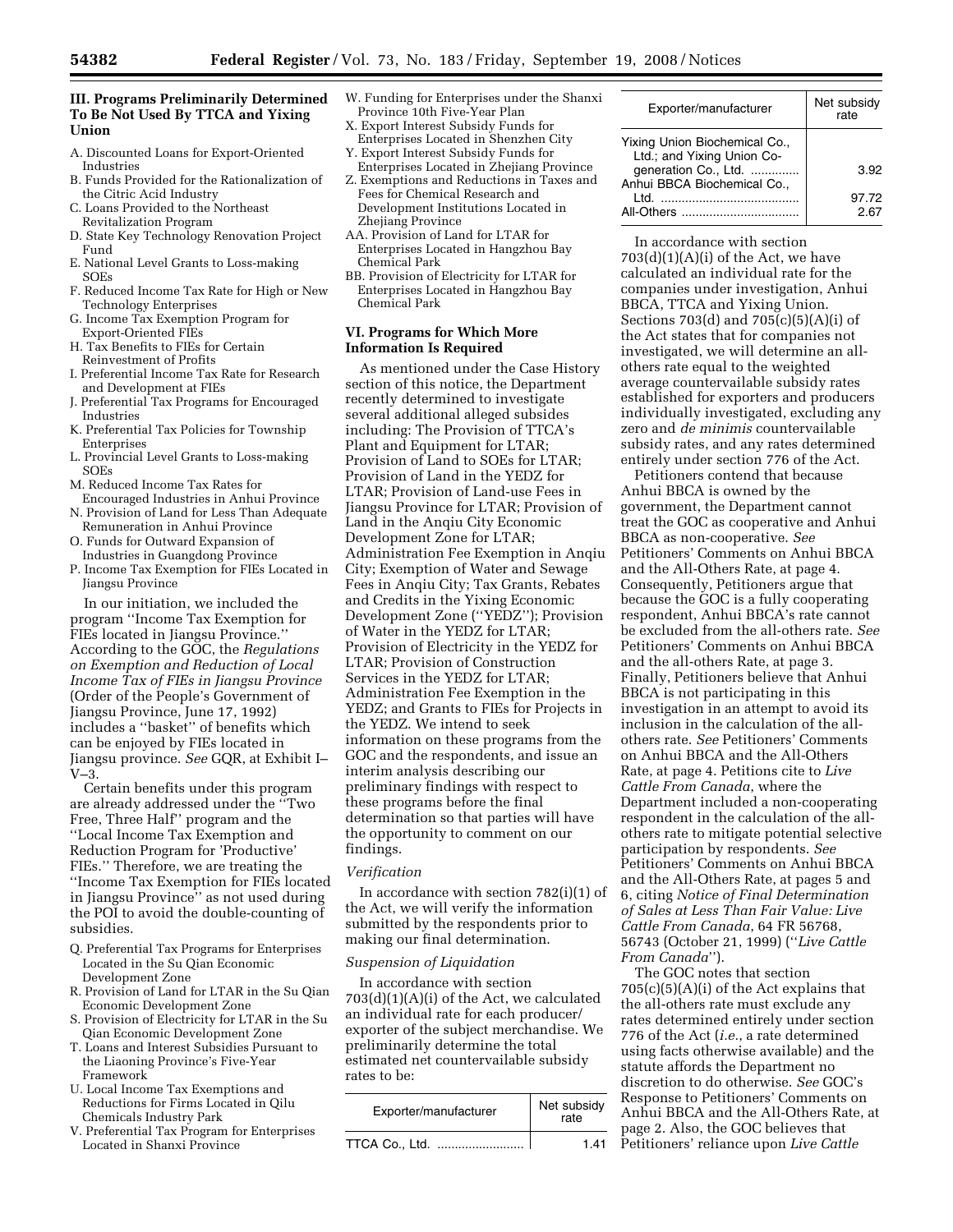*From Canada* is misplaced. *See* GOC's Response to Petitioners' Comments on Anhui BBCA and the All-Others Rate, at pages 3–5. Finally, the GOC argues that the Department has always treated the GOC and SOEs as distinct entities. Otherwise, it would be difficult to understand how the Department could evaluate a single entity providing a financial contribution or benefit to itself. *See* GOC's Response to Petitioners' Comments on Anhui BBCA and the All-Others Rate, at page 9.

As noted in the Use of Facts Otherwise Available section above, because Anhui BBCA did not respond to the Department's questionnaire, pursuant to section  $776(a)(2)(A)$  and  $(C)$ of the Act, we have based the CVD rate of Anhui BBCA entirely on facts otherwise available. The fact that Anhui BBCA is an SOE does not mean that the GOC's participation makes Anhui BBCA a cooperative respondent. Nor does it lead us to conclude that the rate we have calculated for Anhui BBCA is based on anything other than facts available.

With respect to *Live Cattle From Canada,* the Department is clearly concerned when a company withdraws its response in order to manipulate an all-others rate. However, those are not the facts we have here. Anhui BBCA elected not to respond to the questionnaire. This occurs frequently in our investigations (and administrative reviews). Section 776(b) establishes the means for addressing this, *i.e.*, the application of AFA, which is what we have done in this case. Therefore, because Anhui BBCA's rate is based entirely on facts available, we are not including it in the all-others rate, pursuant to section 705(c)(5)(A)(i) of the Act.

To calculate the all-others rate, we have taken a simple average of the two responding firms' rates. We have not weight averaged the rates of TTCA and Yixing Union because doing so risks disclosure of proprietary information. Finally, because TTCA's rate includes export subsidies, the all-others rate also includes export subsidies.

In accordance with sections  $703(d)(1)(B)$  and  $(2)$  of the Act, we are directing U.S. Customs and Border Protection (''CBP'') to suspend liquidation of all entries of citric acid from the PRC that are entered, or withdrawn from warehouse, for consumption on or after the date of the publication of this notice in the **Federal Register**, and to require a cash deposit or bond for such entries of merchandise in the amounts indicated above.

# *Program-Wide Change*

In the GOC Pre-Prelim Comments, the GOC argues that if the Department preliminarily finds countervailable certain programs related to the *FIE Tax Law* (*e.g.*, ''Two Free, Three Half,'' ''Local Income Tax Exemption and Reduction Program for 'Productive' FIEs,'' and ''Income Tax Exemption for FIEs Located in Jiangsu Province''), it should exclude these rates from the companies' cash deposit rate pursuant to 19 CFR 351.526, due to a programwide change. Specifically, the law that established these programs, the *FIE Tax Law,* was repealed effective January 1, 2008. Thus, according to the GOC, the programs terminated before the preliminary determination. The GOC further contends that no respondent can receive residual benefits under the ''Two Free, Three Half'' program and that no companies can receive residual benefits under the ''Local Income Tax Exemption and Reduction Program for 'Productive' FIEs'' or the ''Income Tax Exemption for FIEs Located in Jiangsu Province.''

Under 19 CFR 351.526(b), a programwide change: "(1) Is not limited to an individual firm or firms; and (2) is effectuated by an official act \* \* \* '' Moreover, 19 CFR 351.526(a) states that the Department may take a programwide change into account when establishing the estimated CVD cash deposit rate if (1) the program-wide change occurred subsequent to the POI, but prior to the preliminary determination; and (2) the change in the amount of countervailable subsidies provided under the program is able to be measured. However, the Department will not adjust the cash deposit rate for a terminated program if we determine that residual benefits may continue to be bestowed pursuant to 19 CFR 351.526(d)(1).

For the ''Two Free, Three Half'' program, we agree with the GOC that the *FIE Tax Law* was repealed prior to the date of the preliminary determination and may meet the criteria under 19 CFR 351.526(b)(2). However, in its responses to the Department's questions on the ''Two Free, Three Half'' program, the GOC stated that once the *FIE Tax Law* was repealed, the *Corporate Income Tax Law* became effective. *See* GQR at I–64. According to Article 57 of the *Corporate Income Tax Law*, and provisions of the State Council, enterprises established prior to the promulgation of the *Corporate Income Tax Law* may enjoy reduced tax rates and continue to enjoy preferential treatments within five years after the law is promulgated. Additionally,

companies that have not been able to enjoy the preferential treatments of the *FIE Tax Law*, before the termination of the law because the enterprise was unprofitable, can still claim benefits under the new *Corporate Income Tax Law*.

Although the GOC may be correct in its statement that no respondent will enjoy residual benefits from this program, the *Corporate Income Tax Law*  allows FIEs within the PRC to continue to receive benefits from this program beyond the termination date. The GOC makes note of this fact in its response. *See* G1SR (8/27), at page 10. Thus, while benefits to the two cooperating respondents in this investigation would be terminated under the programs examined, the program's overall residual benefits have not been terminated. Therefore, we preliminarily determine that the criteria under 19 CFR 351.526(a) have not been met and we decline to adjust Yixing Union's rate to reflect termination of the program. *See*  19 CFR 351.526(d)(1).

For the ''Local Income Tax Exemption and Reduction Programs for 'Productive' FIEs,'' the GOC has stated in its response that there are no provisions continuing this program in the *Corporate Income Tax Law*. *See* GQR, at page 93. Based on our review of the *Corporate Income Tax Law*, we are not able to confirm the GOC's claim. Moreover, *the Notice of the State Council on the Implementation of the Transitional Preferential Policies in respect of Enterprise Income Tax* (No. 39 of the State Council) states that enterprises that previously benefited from the ''Two Free, Three Half'' program and other preferential treatment in the form of tax deductions and exemptions may continue to enjoy those benefits. Therefore, it is unclear whether local income tax reductions and exemptions will continue for some transition period. Thus, we preliminarily determine that the criteria under 19 CFR 351.526(a) have not been met and decline to set Yixing Union's rate to reflect termination of the program.

For the ''Income Tax Exemption for FIEs Located in Jiangsu Province,'' the benefits received under this program have already been captured under the ''Local Income Tax Exemption and Reduction Program for 'Productive' FIEs'' program, and ''Two Free, Three Half'' program. Therefore, no rate has been set for this program.

## ITC Notification

In accordance with section 703(f) of the Act, we will notify the ITC of our determination. In addition, we are